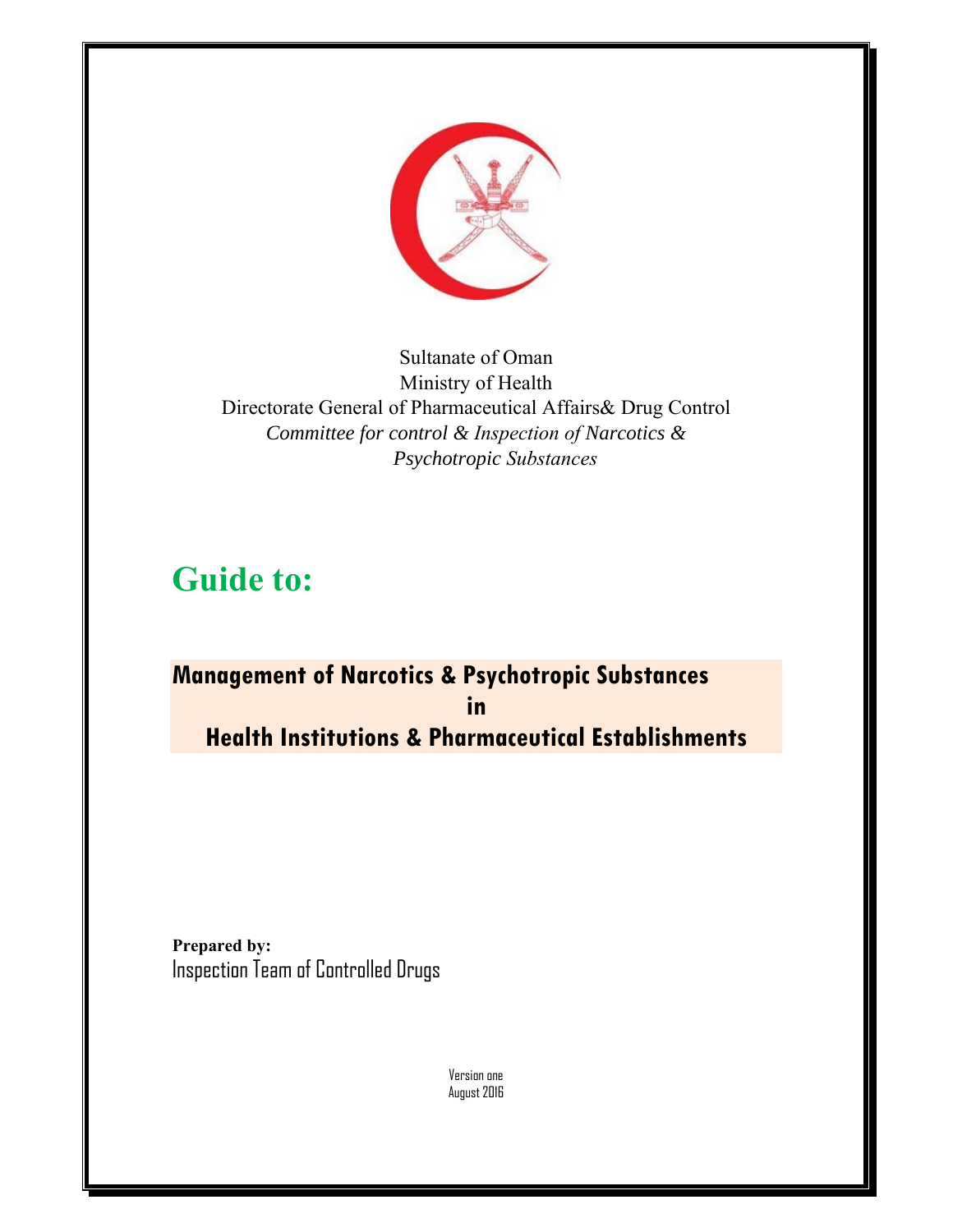# *CONTENTS*

| 6A. In the Medical Store/ Pharmacy                                               |
|----------------------------------------------------------------------------------|
| 6B. In the Ward/ Unit/Out-patient clinics                                        |
|                                                                                  |
|                                                                                  |
| 8A. From the Medical Store/ Pharmacy to the Wards / Units/Out-patient clinics    |
| 8B. Between central & peripheral medical stores for the same governmental health |
| Institutions                                                                     |
| 9. Administration of Controlled Drugs in wards/units/outpatient clinics6-7       |
|                                                                                  |
| 10A. General requirements                                                        |
| 10B. Conditions for CDs Prescriptions                                            |
| 10C. Color of Controlled Drugs Prescriptions                                     |
| 10D. In-Patient Controlled drugs Prescriptions                                   |
| 10E. Out-patient Controlled Drugs Prescriptions                                  |
| 10F. Cancellation, Missing & Stolen of Controlled Drugs Prescriptions            |
|                                                                                  |
|                                                                                  |
|                                                                                  |
|                                                                                  |
|                                                                                  |
|                                                                                  |
| 16A. In the ward/ unit/ out-patient clinic                                       |
| 16B. In the medical store/pharmacy                                               |
|                                                                                  |
|                                                                                  |
|                                                                                  |
|                                                                                  |

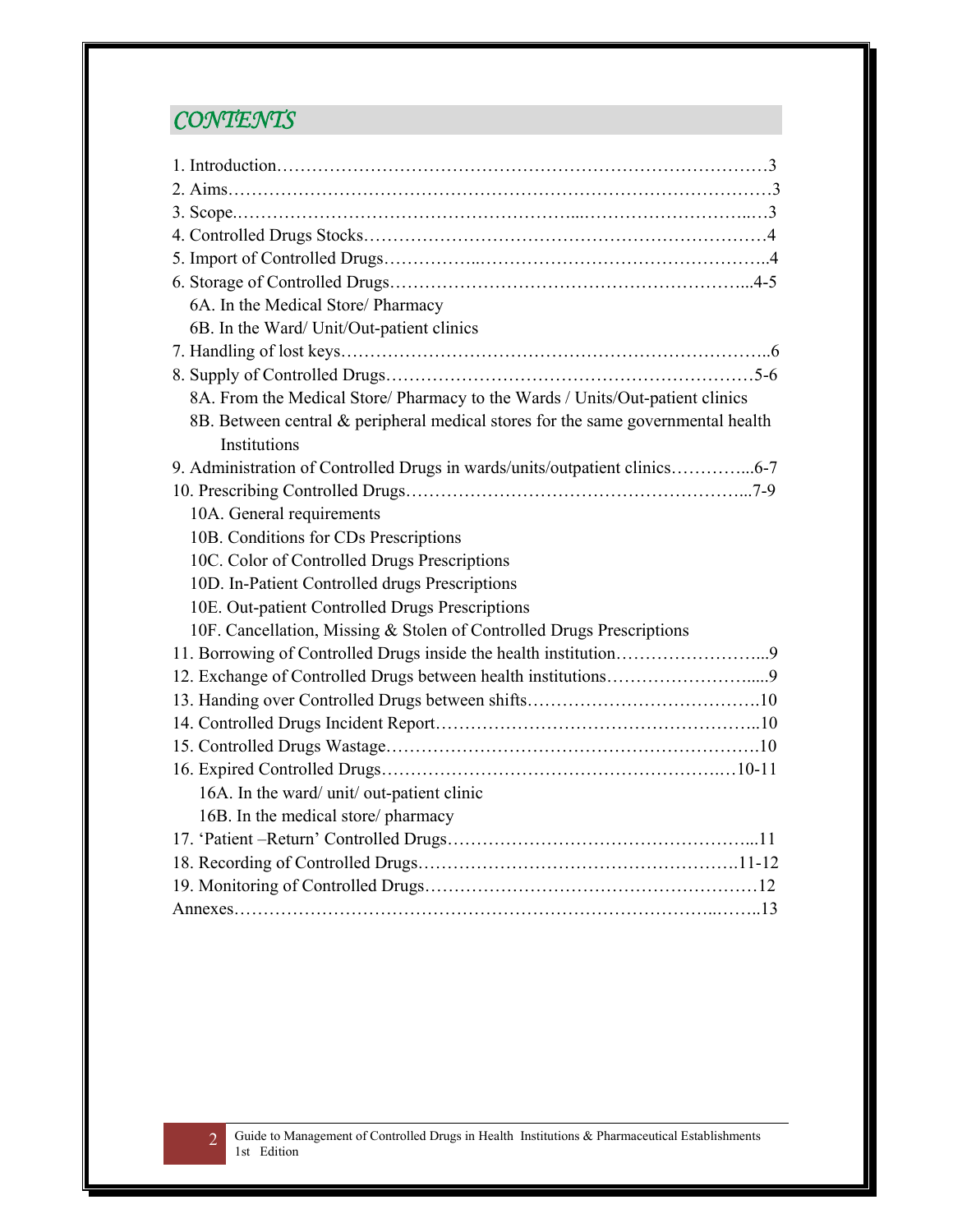#### **1. INTRODUCTION**

Controlled Drugs (CDs) (Narcotics and Psychotropic Substances) have the ability to cause dependence and are likely to be misused. As such, strict control is very important at all levels in the process of handling these items.

The core of this guide is as per the Law of Combat of Narcotics and Psychotropic Substances issued by the Royal Decree No 17/99 and its amendments and Ministerial Decision No: 98/2001.

#### **2. AIMS**

- **1.** To establish principles for safe practice in the management of controlled drugs in both governmental and private health institutions.
- **2.** To provide guidance on all relevant aspects of controlled drugs including ordering, storing, supplying, recording, monitoring and disposing CDs safely.
- **3.** To ensure appropriate and convenient access for those patients who need them.
- **4.** To ensure compliance with the law of combat of Narcotics and Psychotropic Substances.

#### **3. SCOPE:**

- **1.** Governmental and Private Health Institutions.
- **2**. Pharmacies and Medical Stores in Health Institutions.
- **3.** Directorate General of Pharmaceutical Affairs & Drug Control (DGPA& DC)

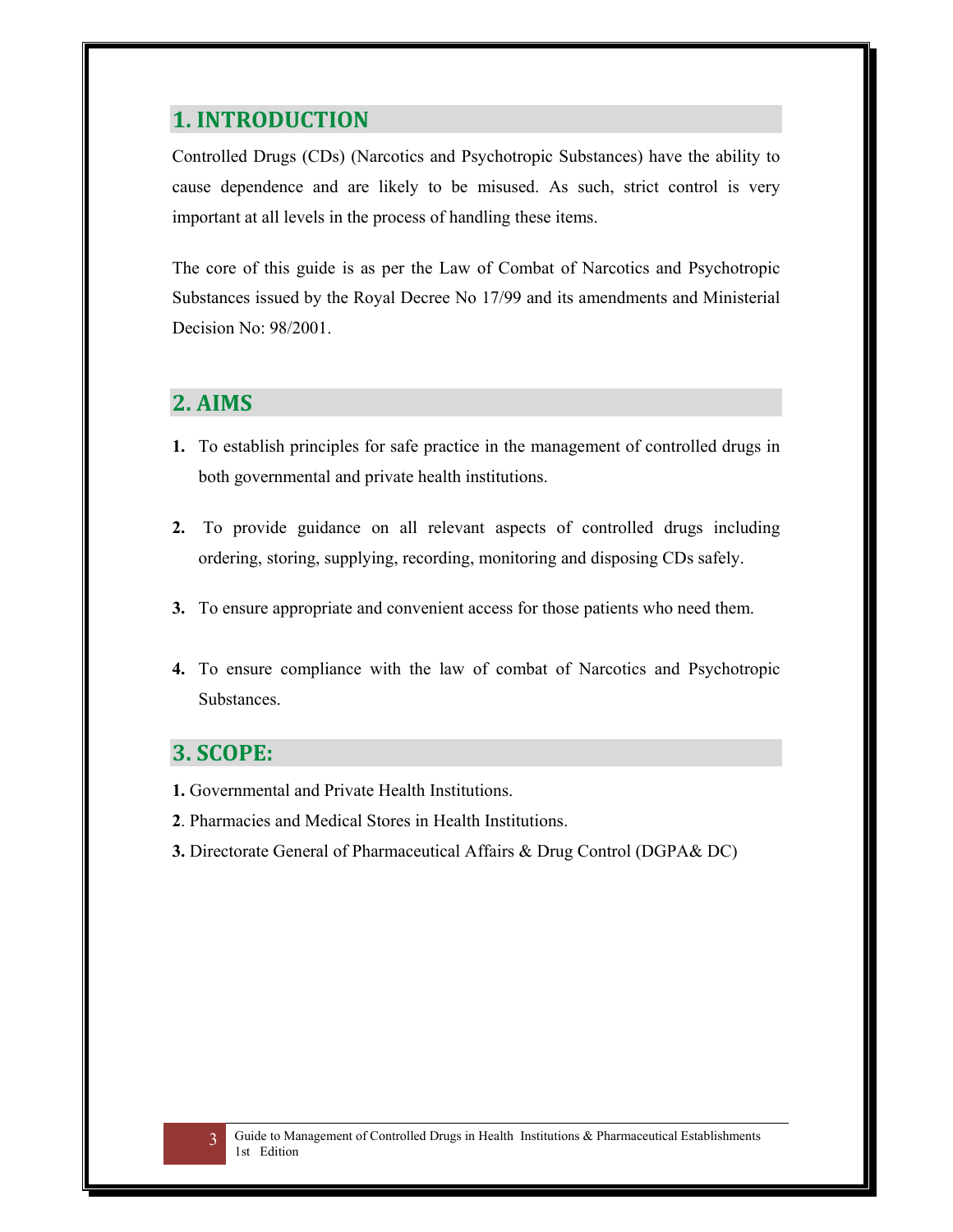## **4. CONTROLLED DRUGS STOCKS**

**1.** Each institution should have its own list of approved Narcotics and Psychotropic substances to be used in their institution.

**2.** The list should be modified if practices change and should be subject to regular reviewe at agreed intervals.

## **5. IMPORT OF CONTROLLED DRUGS**

**1.**The institutions, which deal with Narcotics and Psychotropic Substances, should obtain a license to deal with those items from the Directorate General of Pharmaceutical Affairs & Drug Control (DGPA&DC) according to **Annex 1 & 2)**.

**2.** Each institution should provide to DGPA&DC an annual estimation of quantities needed of Narcotics and Psychotropic Substances by the **end of March** of each year for the next year according to **Annex (3).**

**3.** Extra quantities / amendments in the estimates of the institution, if any, MUST be first approved by DGPA&DC.

**4.** Each governmental institution should submit its request/ order to DGPA&DC

**5.** Each private institution should submit its request/ order to DGPA&DC through a licensed medical store.

## **6. STORAGE OF CONTROLLED DRUGS**

#### **6A. In the Medical Store / Pharmacy:**

**6A.1** Controlled Drugs (CDs) should be stored in a cabinet locked with key or number lock or in a dedicated room.

**6A.2** The locked cabinet should be made of metal and should not be portable (alarm or security check system is recommended).

**6A.3** The cabinet keys, the codes or the room keys should be kept with pharmacist in-

charge or his/ her deputy.

**6A.4** The CDs cabinet/room should always be closed when not in use.

**6A.5** The Cabinet should only be used to store CDs.

**6A.6** The dedicated room should not normally be accessible to patients or other unauthorized personnel nor should the access keys. However, if patients or unauthorized personnel have to enter the area where the CDs are stored, they should be continuously supervised until they leave the room.

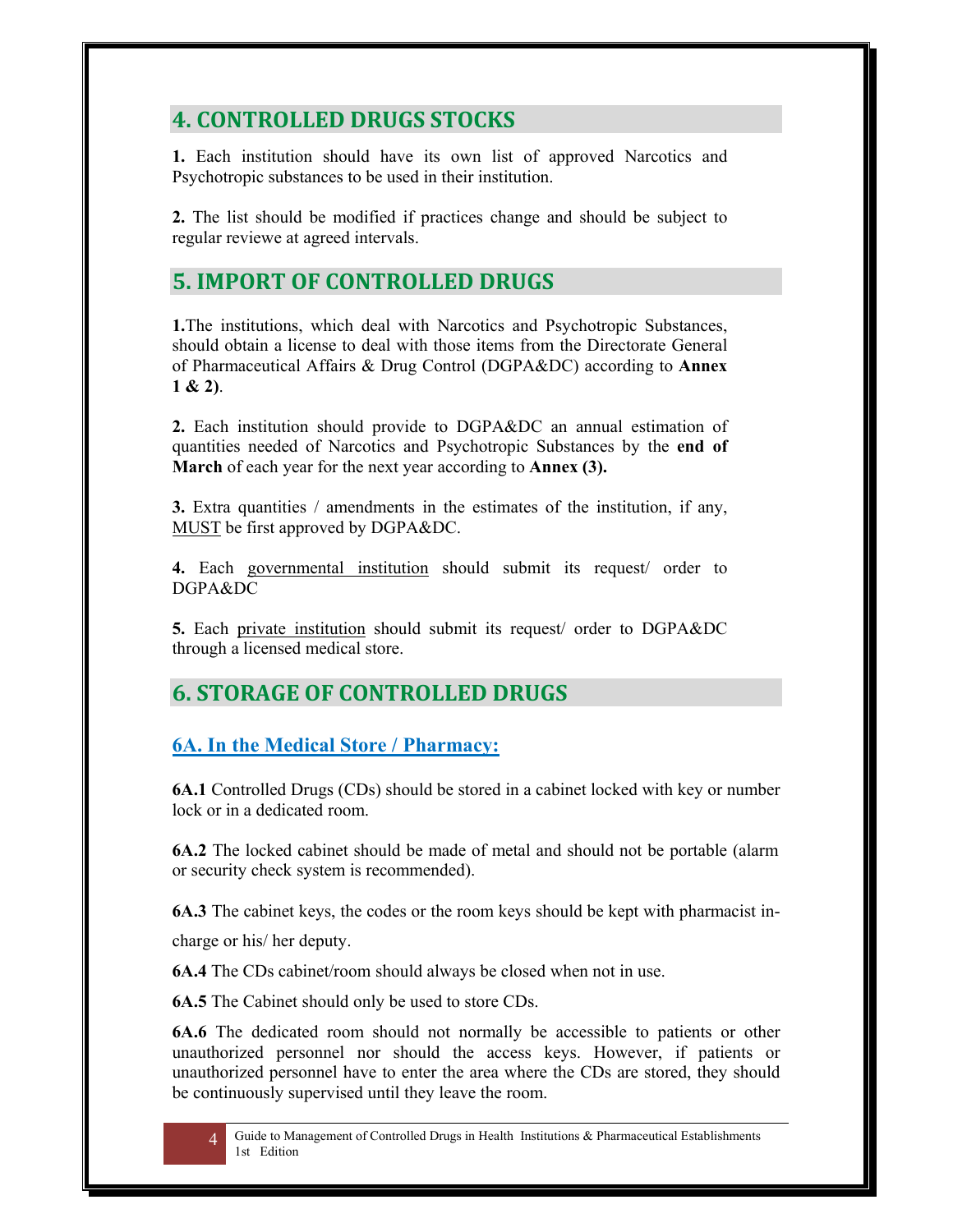**6A.7** The CDs room should have a thermometer to monitor the room temperature.

**6A.8** A logbook should be maintained to register the timing of taking and returning the keys to the pharmacist in charge between shifts **(Annex 4**).

**6A.9** The CDs registers should always be stored securely and separately from CDs stock.

#### **6B. In the Ward/ Unit/ Outpatient Clinics**

**6B.1** Controlled drugs should be stored inside a locked cabinet (alarm or security check system is recommended).

**6B.2** The CDs cabinet should always be closed when not in use.

**6B.3** The cabinet's key should be the responsibility of the Nurse in charge or Shift Head.

**6B.4** Cabinets should only be used to store CDs.

**6B.5** A logbook should be maintained to register the timing of taking and returning the keys to between shifts **(Annex 4**).

**6B.6** The CDs registers should always be stored securely and separately from CDs stock.

## **7. HANDLING OF LOST KEYS**

Each institution should have its own internal approved procedure for handling lost keys or forgotten password.

### **8. SUPPLY OF CONTROLLED DRUGS**

**8A. From the Medical Store/ Pharmacy to the Wards/Units/ Outpatient Clinics** 

**8A.1** Request for CDs should be made by the Nurse in charge of the ward, unit or clinic and counter signed by the Nursing Officer or his/ her deputy in the approved form (**Annex 5).** 

**8A.2** The Requisition Form should be carried to the medical store/ pharmacy by a Staff Nurse**.** 

**8A.3** The Pharmacist in charge of the medical store/ pharmacy or his / her deputy should check the request and issue the CDs.

**8A.4** The Staff Nurse should check and receive the CDs issued and sign the request form along with the pharmacist in the appropriate section.

**8A.5** The original copy of the Requisition Form should be retained in the medical store / the pharmacy, and a copy of the requisition should be retained by the Staff Nurse.



5 Guide to Management of Controlled Drugs in Health Institutions & Pharmaceutical Establishments 1st Edition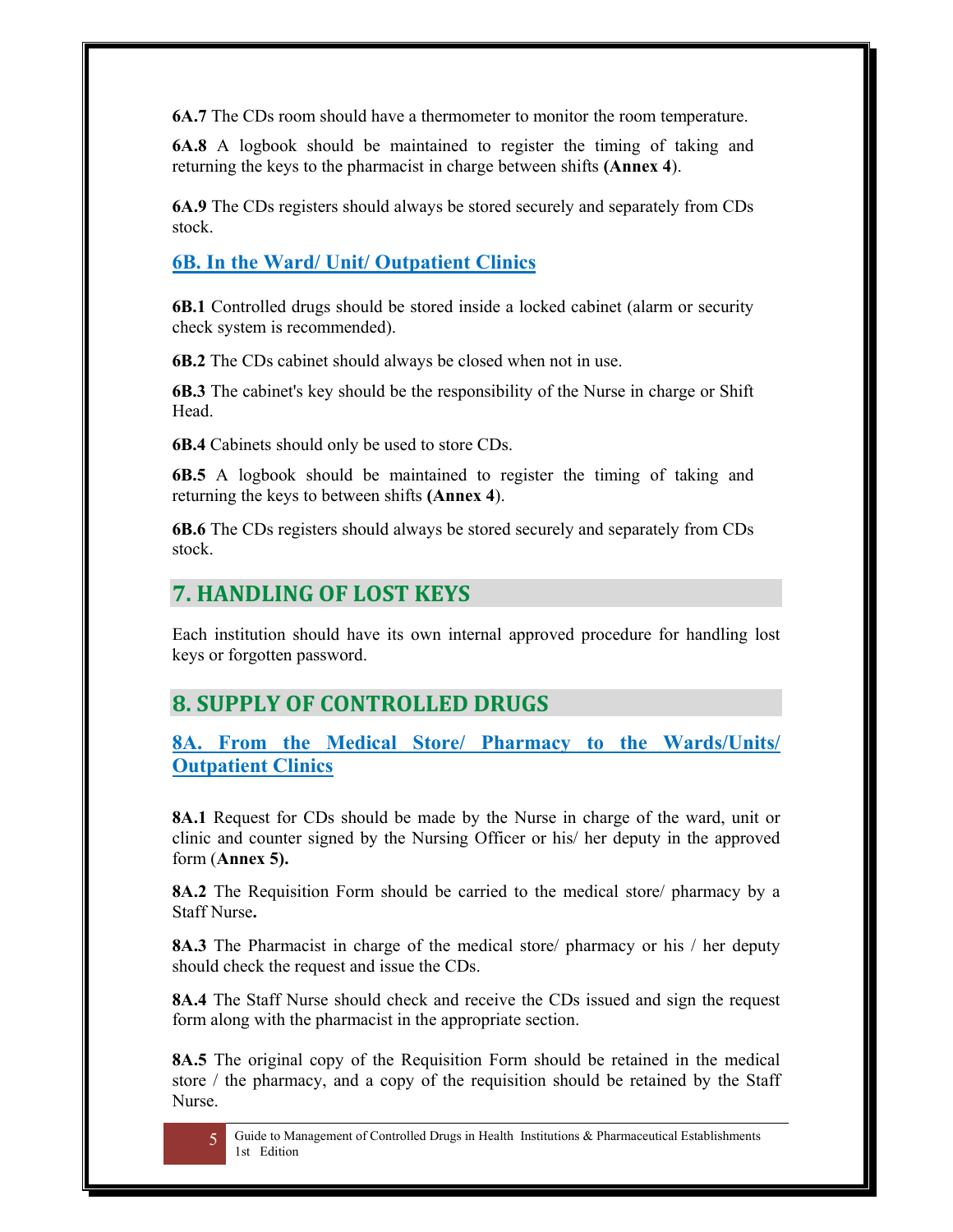**8A.6** The Pharmacist in charge of the medical store/ pharmacy should make the appropriate entry in the Controlled Drug Register **(Annex 6 & 7)** on the day of the transaction.

**8A.7** Where electronic systems for the requisitioning of CDs are introduced, safeguards in the software should be put in place to ensure that:

- $\triangleright$  Only individuals who are authorized to requisition from the medical store/ pharmacy can do so.
- $\triangleright$  Safeguards should be incorporated in the software to ensure the author of each entry is identifiable.
- $\triangleright$  Entries cannot be altered at a later date.
- $\triangleright$  A log of all data entered is saved and can be recalled for audit purposes.

#### **8B. Between central and peripheral medical stores for the same governmental health institutions**

Each institution should have its own internal approved procedure for supplying CDs between the central and peripheral medical stores. The procedure should include the mode of:

- 1. Request
- 2. Receiving
- 3. Transport
- 4. Storage
- 5. Dispensing

### **9. ADMINISTRATION OF CONTROLLED DRUGS IN WARDS/ UNITS/ OUTPATIENT CLINICS**

**1.** When CDs are delivered to a ward/ unit/ clinic the Staff nurse should receive and handed over to the Nurse in charge.

**2.** The Nurse in charge should then:

- Check the CDs against the requisition, including the number ordered and received. If this is correct then the duplicate sheet in the CD requisition form should be signed in the "received by" section.
- Place the CDs in the appropriate cupboard.
- Enter the CDs into the Ward Controlled Drug Register (WCDR) **(Annex 8 & 9)**, check that the running balance tallies with quantity that is physically present.

**3.** Controlled Drugs should be issued to a patient in the ward/unit/clinic only against a valid written prescription.

**5.** The Nurse in charge should check that the prescription is appropriate and clearly written.

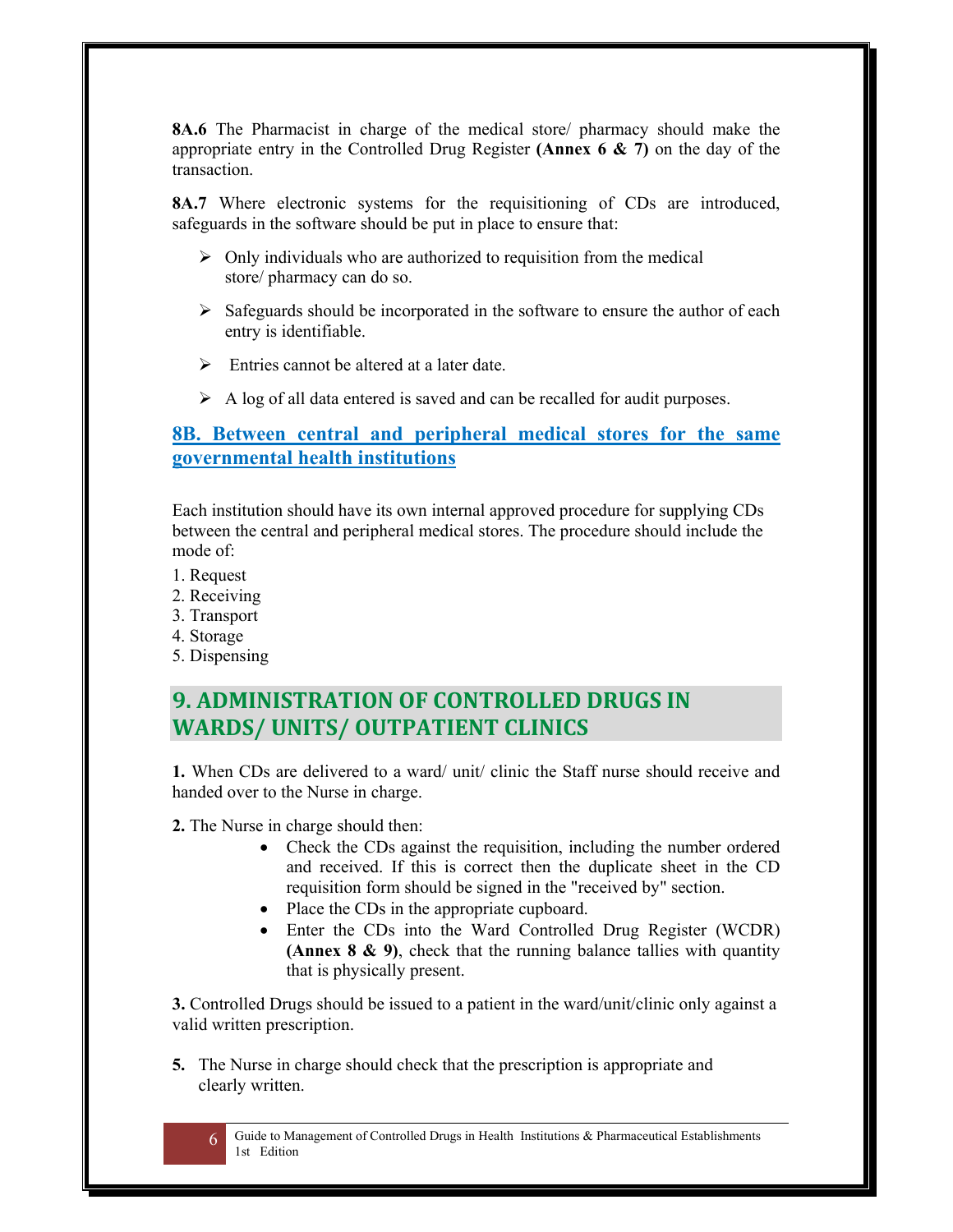**5.** The Nurse in charge should ask a Staff Nurse to witness preparation and administration of the CD. The witness is not a mere formal presence but to confirm that regulations are followed. The Staff Nurse should witness:

- a. The name of the drug, by checking the box and the individual ampoule/strip of tablets etc.
- b. The name of the patient on the label.
- c. The dose, strength and the form (liquid, injection, tablets etc) of the drug.
- d. Expiry date.

**6.** The Staff Nurse (who administers the dose) should make the entry in the WCD Register and the Staff Nurse (The Witness) should witness:

- a. that the running balance tallies with quantity that is physically present.
- b. the remaining stock is returned to the CD cabinet.

**7.** The Staff Nurse (who administers the dose) should sign the 'given by' column and the Witness the 'witnessed column' in the WCD Register.

**8.** The Staff Nurse (who administers the dose) should sign the patient's prescription chart.

**9.** Treatment with CDs to be discontinued only by the treating doctor over signature and should be dated.

**10**. No CDs to be administered on verbal instruction.

### **10. PRESCRIBINIG CONTROLLED DRUGS**

#### **10A. General Requirements**

**10A.1** Pharmacists are only allowed to dispense CDs if a licensed physician who has a permit to deal with CDs issues the prescription.

**10A.2** Licensed physicians in private health institutions can keep five ampoules of morphine or five ampoules diazepam for emergency use. They should be entered in a dedicated register (page numbered& stamped from DGPA&DC, CDs details).

**10A.3** Physician must never sign a *blank prescription*.

**10A.4** It is prohibited for a Physician to prescribe for him self any quantity of CDs under any circumstances.

**10A.5** When in use, CDs prescriptions should be kept in a secure place.

**10A.6** Used CDs Prescriptions should be kept with the pharmacist in charge of medical store/ pharmacy in a secured place for 3 years from the date of issue, and there should be an internal approved procedure for destructing CDs prescriptions.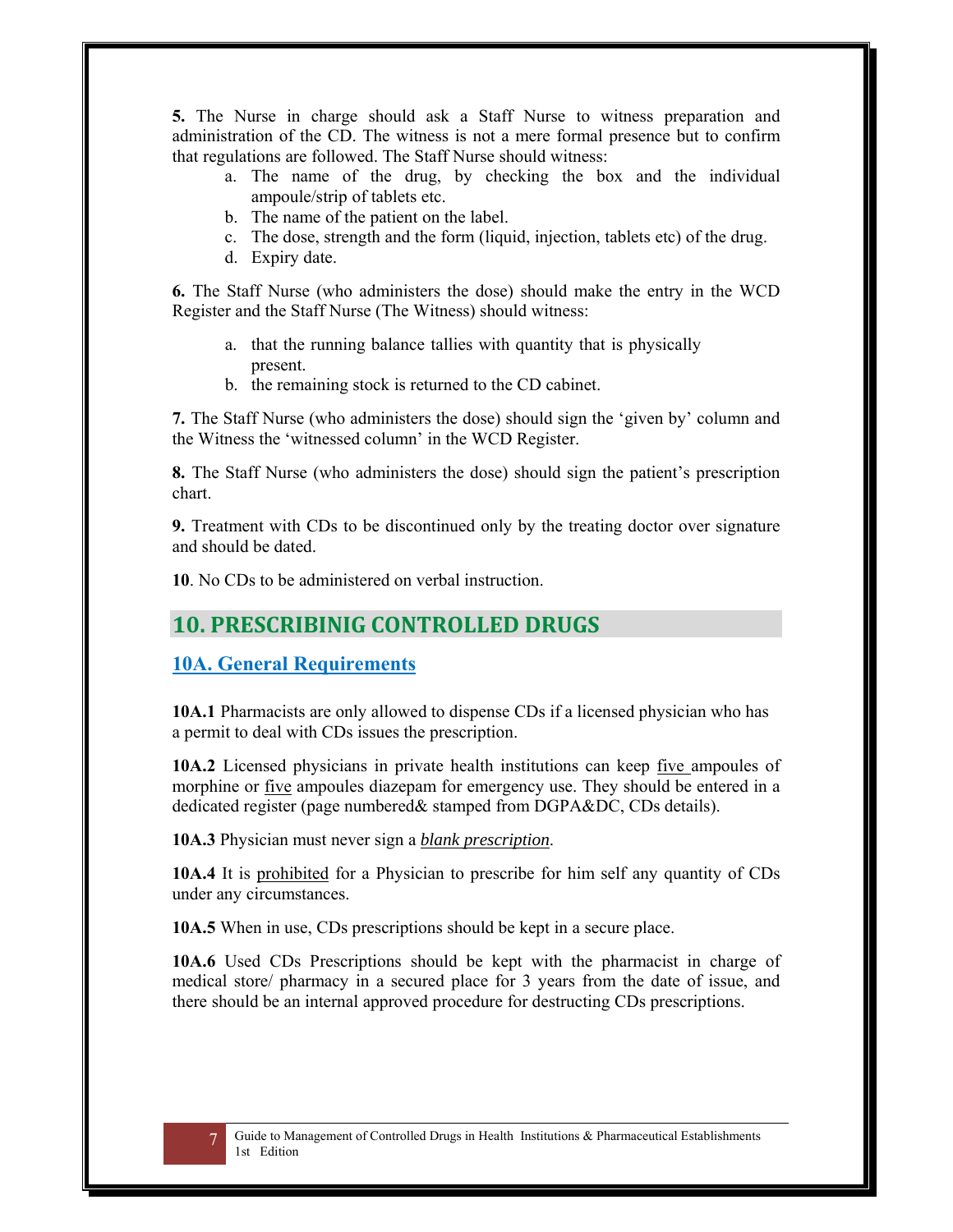### **10B. Conditions for CDs prescriptions**

**10B.1** For CDs prescriptions issued from governmental health institutions, they should use the template in Annex (**10, 11, 12 &13**) and should be stamped from DGPA& DC.

**10B.2** For CDs prescriptions issued from private health institutions, the prescription pads should be purchased from DGPA& DC (**Annexes: 14, 15, 16 &17**).

**10B.3** CDs prescriptions should be written in ink (blue or black) and be signed stamped and dated by the physician issuing it.

**10B.4** CDs prescriptions should contain the name of the patient, age and address, direction of use, the dose, the dosage form and the strength of the preparation.

**10B.5** The total quantity to be supplied should be written in both words and numbers.

**10B.6** The validity of the prescription is only for three (3) days.

#### **10C. Color of CDs Prescriptions:**

| <b>Type of Prescription</b> | Color of the prescription           |
|-----------------------------|-------------------------------------|
| Narcotics                   | Pink (from government $& Private$ ) |
| Psychotropics               | Green (from government $&$ private) |

#### **10D. In -Patient Prescriptions:**

**10D.1** For **Private health institutions**, only licensed Physicians with a license to deal with CDs are allowed to prescribe CDs.

**10D.2** Only one **Narcotic** and Psychotropic drug per prescription is allowed.

**10D.3** If the CD is discontinued by the prescriber when the prescription is still valid, this should also be clearly recorded on the CD prescription which will make it invalid for any further doses, and should be clearly documented in the patient's medical file as well.

**10D.4** All prescribed CDs should be entered in the Ward Controlled Drugs Register.

#### **10E. Outpatient CDs Prescriptions:**

**10E.1** Licensed Physician should use CDs prescription for all requests of CDs for their patients.

**10E.2** CDs prescription should be entered in individual patient's medical file.

**10E.3** When there is a suspected risk from a patient to misuse the CD, the prescription should be handed over to a close relative who should supervise the patient's medication at home.

**10E.4** The prescription must be endorsed by the pharmacist (The date, pharmacy stamp, quantity dispensed).



8 Guide to Management of Controlled Drugs in Health Institutions & Pharmaceutical Establishments 1st Edition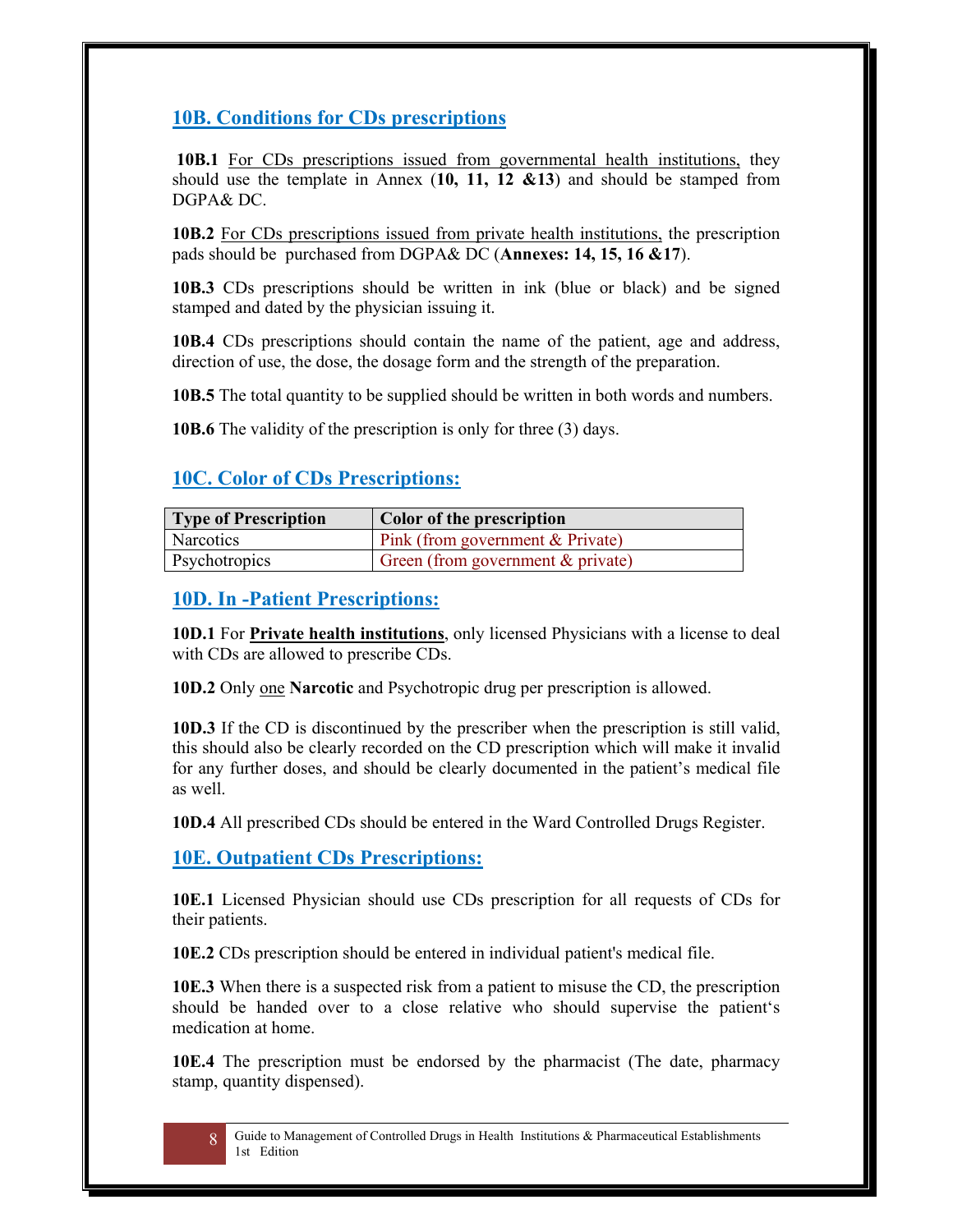**10E.5** Parenteral CDs **must not** be dispensed to patients to be administered at home.

**10E.6** All prescribed CDs should be entered in the medical store/ pharmacy Controlled Drugs Register.

#### **10F. Cancelled, Missing and Stolen CDs Prescriptions:**

**10F.1** If the prescriber has written a prescription for a CD and then cancelled it, he/she should attach the cancelled prescription to the original pad and return it back to the medical store/pharmacy when changing the prescription pad.

**10F.2** Missing and stolen CDs prescriptions should be reported immediately to the Ward Nurse In Charge who should inform the Nursing Officer in order to inform the Pharmacist in charge of medical store/pharmacy and a Missing Prescription Report (**Annex 18**) should be sent to the DGPA&DC with 48 hours for further action.

## **11. BORROWING OF CONTROLLED DRUGS INSIDE****THE HEALTH INISTITUTION**

**1.** Controlled Drugs may be only borrowed from another ward or unit outside the normal working hours. Borrowing of CD from other Ward/ Unit/ Clinics should be strictly avoided, except in emergency.

**2**. The Nurse in charge of the ward borrowing should inform the Nurse Officer on duty and obtain his/ her approval.

**3.** The Nurse in charge should present the filled CD Requisition Form and the ward CD Register to the ward/ unit from where the drug is to be borrowed.

**4.** The issuing and receiving Nurse in charge should make proper entries in the WCD register.

**5.** Inform the pharmacist in charge of the pharmacy/ medical store the next day.

### **12. EXCHANGE OF CONTROLLED DRUGS BETWEEN HEALTH INISTITUTIONS**

**1.** The requesting institution for CDs submit a request to the DGPA&DC, explaining the complete data for the required CDs and justifications for exchange, and the approval of the required need.

**2.** The Directorate General of Pharmaceuticals Affairs& Drug Control will study the request and gives its approval.

**3.** Both institution should make record of the exchange in CDs register (Annex 19) and inform DGPA&DC for the completion of the process.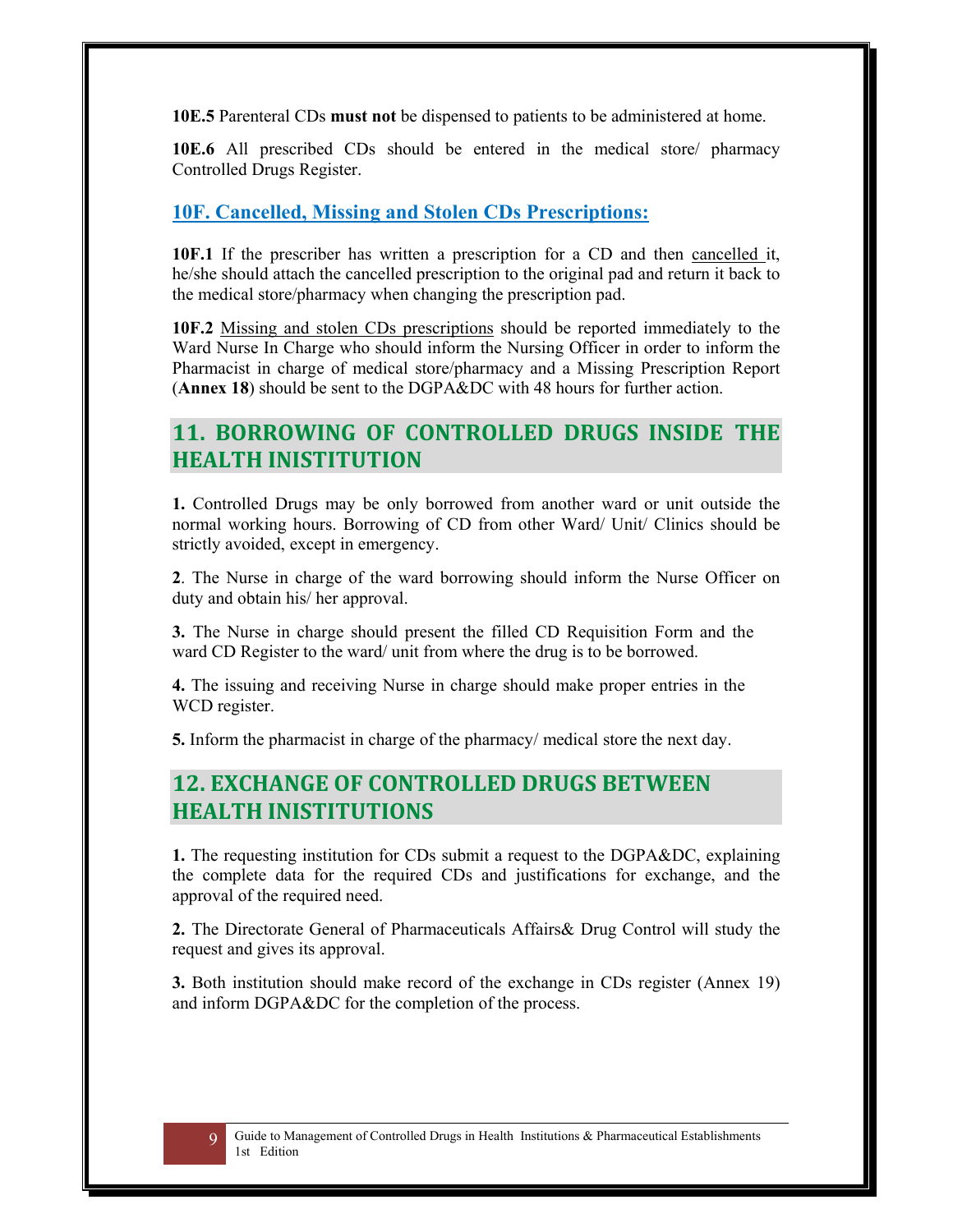## **13. HANDING OVER CONTROLLED DRUGS BETWEEN SHIFTS**

**1.** The pharmacist or the Nurse in charge of the ward who is taking over the shift and the pharmacist or Nurse in charge of the previous shift will sign the CDs Endorsement Sheet (**Annex 20 & Annex 21).**

**2.** The pharmacist or the Nurse in charge of the shift will be responsible for the CDs and the cabinet's key until the next shift.

## **14. Controlled Drug's INCIDENT REPORT**

In case of accidental breakage, or spillage or a CD was found broken in its original container:

**1.** The staff involved, a witness, the Nurse in charge and the Nursing officer should fill an Incident Report Form (**Annexes 22**).

**2.** The report along with the broken container should be taken to the Pharmacist incharge (within 48) for the completion of the procedures.

**3.** The pharmacist in-charge should forward a copy of the investigation to the Hospital Director, who should submit a copy of the report to the DGPA&DC.

## **15. CONTROLLED DRUGS WASTAGE**

After withdrawing the required dose, any remaining excess amount of a CD ampoule:

**1.** Should be disposed in the sink of the ward by the Nurse handling the CD s issue at the time of that shift accompanied by a staff nurse as a witness.

**2.** The wastage should be indicated in the "remarks" column of the WCD Register against the name of the patient. The two nurses should write their names and sign in that column.

## **16. EXPIRED CONTROLLED DRUGS**

#### **16A: In the Ward/ Unit/ Outpatient Clinics**

**16A.1** The Nurse in charge of the ward should hand over the expired CD to the pharmacist in charge of the medical store/ pharmacy and it should be documented in the medical store/ pharmacy and Ward CD register.

**16A.2** The pharmacist in charge of the pharmacy or medical store should send an email to DGPA& DC (mohphar@omantel.net.om) with all expired CDs containing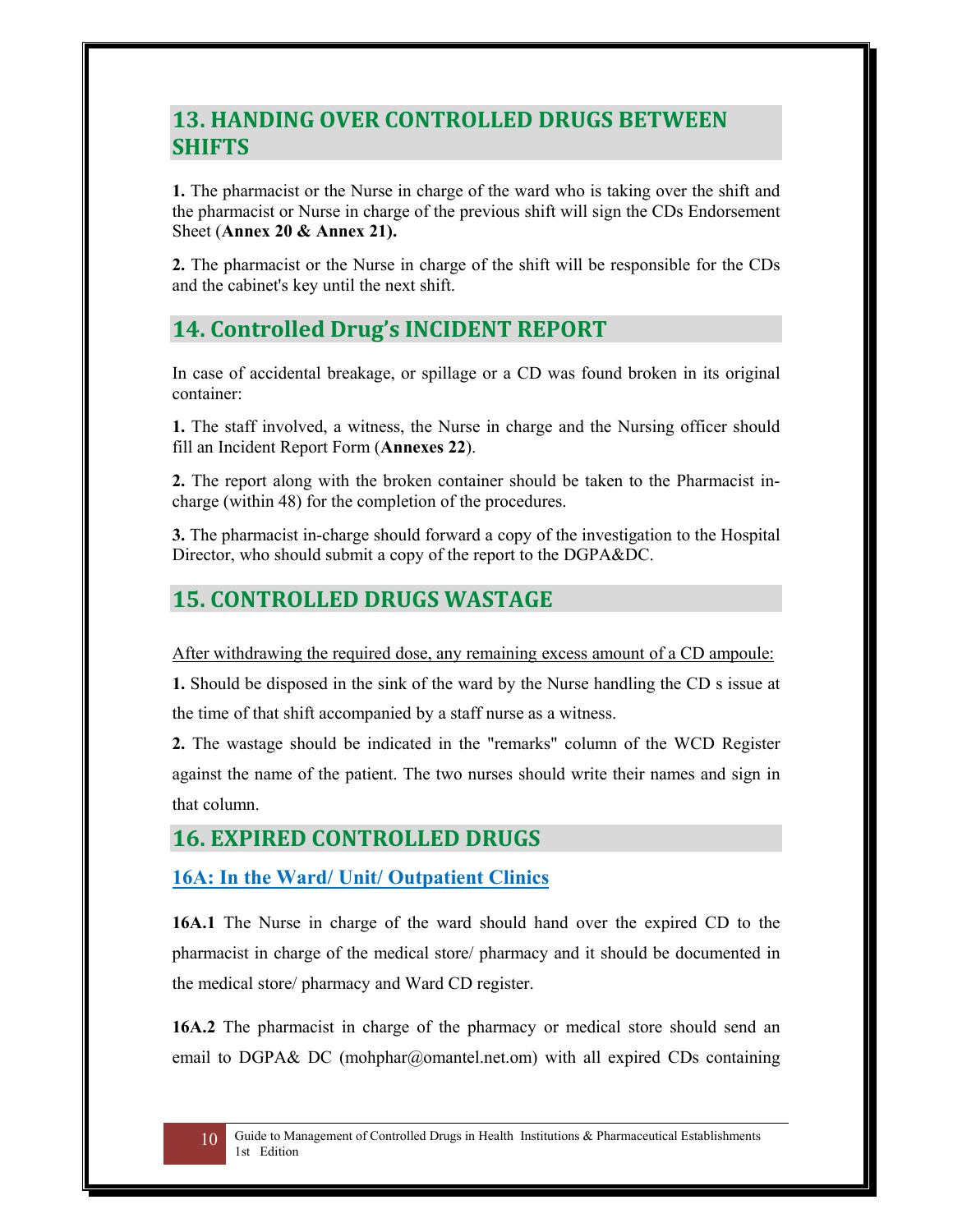the total quantities by weight (Grams/ kilograms). DGPA & DC will set a date for receiving the CDs (**Annex 23**).

#### **16B: In the Medical Store / Pharmacy:**

**16B.1** The pharmacist in charge of the medical store/ pharmacy should document the expired CDs in the medical store/ pharmacy CD register.

**16B.2** The pharmacist in charge of the pharmacy or medical store should send an email to DGPA& DC (mohphar@omantel.net.om) with all CDs expired containing the total quantities in grams/ kilograms. DGPA & DC will set a date for receiving the CDs (**Annex 23**).

#### **16. 'PATIENT‐RETURNED'CONTROLLED DRUGS**

**1. In governmental health institution**, Patient-returned' CDs should be received by the pharmacist in charge of the medical store or the pharmacy, with proper documentation in the CD register and handled as Expired CD **(Annex 24).** 

**2. In private health institutions,** Patient-returned' CDs should be should be sent to DGPA&DC labeled as 'Patient-returned CD' for destruction.

#### **18. RECORDING OF CONTROLLED DRUGS**

**1.** Each health institution dealing with Controlled Drugs must keep two separate registers: one for Narcotics and the other for Psychotropic Substances.

**2.** The registers should be made according to the format stated in the law.

**3.** All registers must be stamped by the DGPA&DC.

**4.** The CD Register should be kept for 5 years from the last day of entry.

**5.** Each institution should have its own internal approved procedure for destructing CDs registers

**6.** The following points are very important in relation to the record of Controlled Drugs Registers.

- a) Entries must be made in chronological sequence
- b) A separate part of the register should be used for each drug and different strengths.

11 Guide to Management of Controlled Drugs in Health Institutions & Pharmaceutical Establishments 1st Edition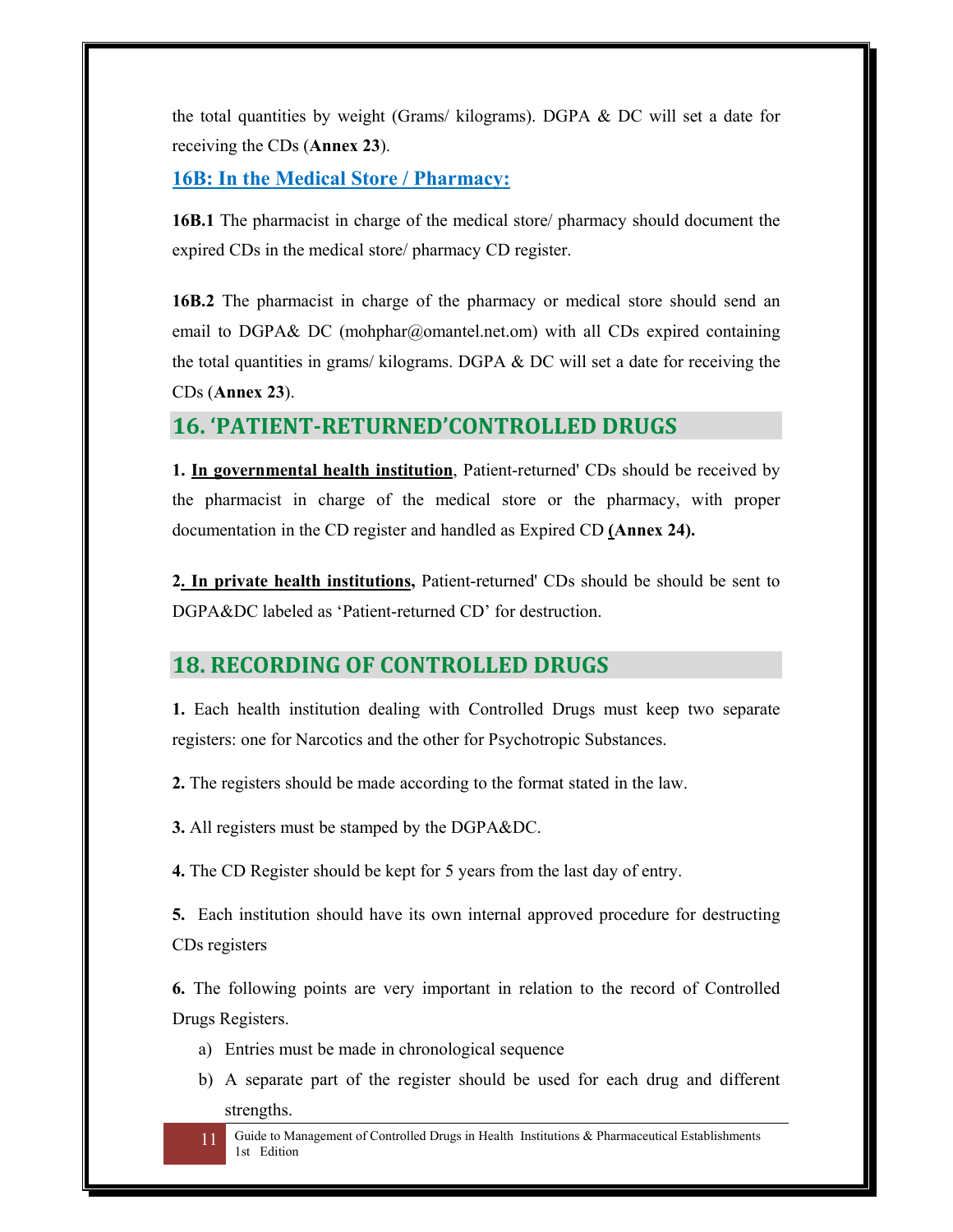- c) The name of the drug with strength should be specified at the head of each page.
- d) Received quantity should be recorded preferably using a pen with red ink.
- e) Entries must be made on the day of the transaction itself.
- f) Any entry in the register once made should never be erased nor corrected. Any mistake done should be corrected in the Remarks column and the corrected version rewritten on the next line.
- g) Entries must be in ink (blue or black) or otherwise indelible.
- h) The register must not be used for other purposes.
- i) The register must be kept at the premise to which it is related and there should be separate register for each premise.
- j) The registers and other records should be maintained up-to-date and liable to be inspected at any time.

## **19. MONITORING OF CONTROLLED DRUGS**

It is essential for the pharmacist in-charge of CDs/ ward pharmacist to review the CDs requirement/ consumption trends at least once a month.

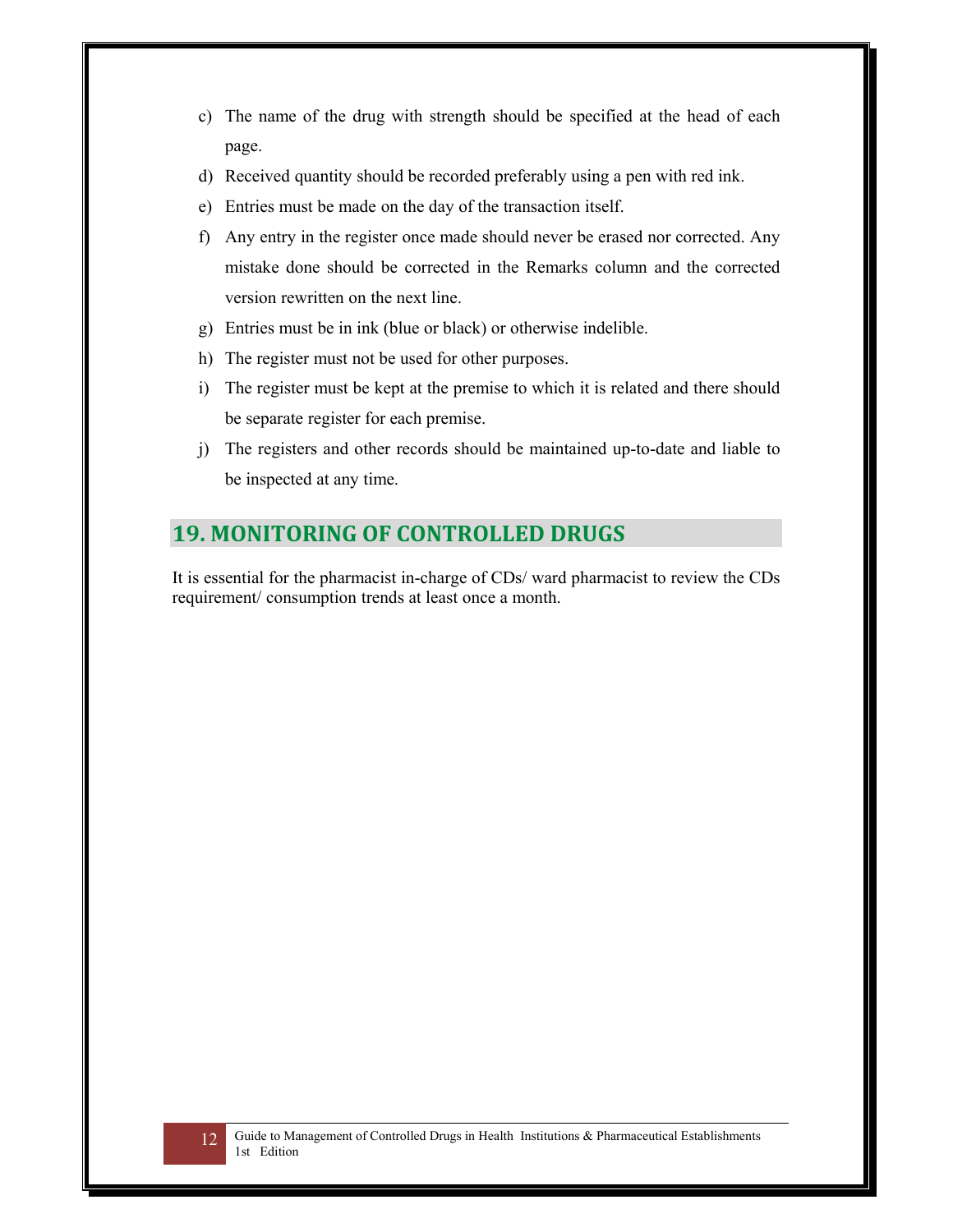#### *ANNEXES*

**Annex 1**: Application for Controlled Drugs license

**Annex 2**: Required Documents to obtain a license for dealing / trading with CDs

**Annex 3**: Annual estimation of Narcotic Drugs / Psychotropic Substances

**Annex 4**: Logbook for Controlled Drug's key between shifts.

**Annex 5**: Requisition Form.

**Annex 6**: Narcotic Drugs Register

**Annex 7**: Psychotropic Substances Register

**Annex 8**: Ward Narcotic Drugs Register.

**Annex 9**: Ward Psychotropic Substances Register.

**Annex 10**: In-Patient Narcotic Drugs Prescription (government Sector).

**Annex 11**: In-Patient Psychotropic Substances Prescription (government Sector).

**Annex 12**: Out-Patient Narcotic Drugs Prescription (government Sector).

**Annex 13**: Out-Patient Psychotropic Substances Prescription (government Sector).

**Annex 14**: In-Patient Narcotic Drugs Prescription (private Sector).

**Annex 15**: In-Patient Psychotropic Substances Prescription (private Sector).

**Annex 16**: Out-Patient Narcotic Drugs Prescription (private Sector).

**Annex 17**: Out-Patient Psychotropic Substances Prescription (private Sector).

**Annex 18**: Missing/stolen Prescription Report

**Annex 19: E**xchanged narcotic and psychotropic register

**Annex 20**: Narcotic Drugs Endorsement Sheet.

**Annex 21**: Psychotropic Substances Endorsement Sheet. .

**Annex 22**: Incident Report Form for Narcotic Drugs.

**Annex 23:** Destruction of narcotic and psychotropic application

**Annex 24:** Patient returned controlled drugs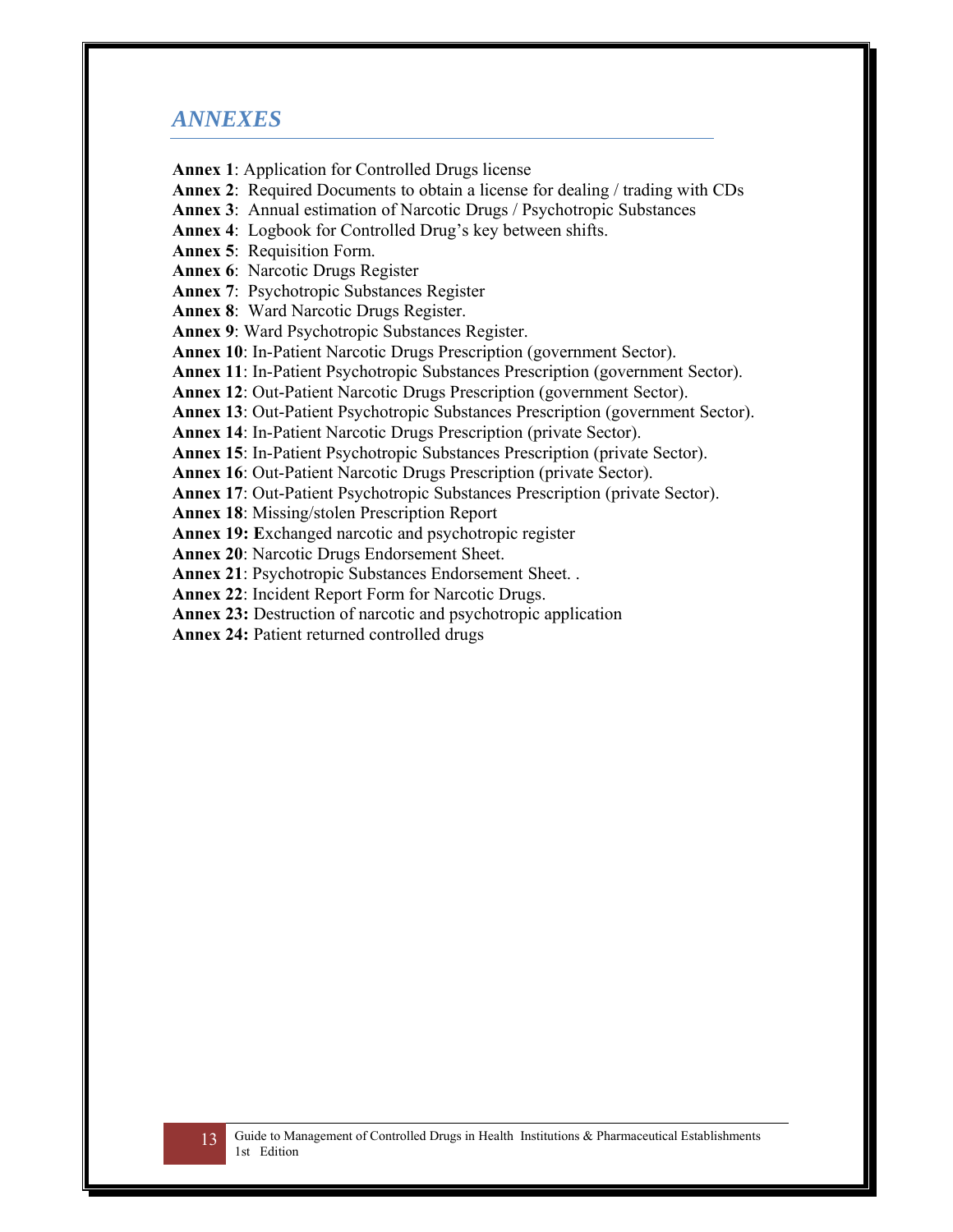## **إستمارة طلبترخيص**

## **License Application Form**

| Sultanate of Oman                                                                                      | سلطنة عمان                                                                        |
|--------------------------------------------------------------------------------------------------------|-----------------------------------------------------------------------------------|
| Ministry of Health                                                                                     | وزارة الصحة                                                                       |
| Directorate General of Pharmaceutical Affairs & Drug Control Drug Department                           | المديرية العامة للصيدلة و الرقابة الدوائية                                        |
| <b>Application for License to:</b>                                                                     | طلب ترخيص بـ:                                                                     |
| Cultivate<br>$\left( \ \right)$<br>Manufacture<br>$\left( \ \right)$<br>$\left( \right)$<br>Production | $\left( \ \right)$<br>الزراعة<br>$\left( \ \right)$<br>صننع<br>$\left( \ \right)$ |
| $\left( \ \right)$<br>Import<br>$\left( \right)$<br>$\left( \right)$<br>Export<br><b>Transport</b>     | استيراد<br>$\left( \right)$<br>إنتاج<br>$\left( \right)$<br>نقل<br>تصدير          |
| <b>Trading</b><br>$\left( \ \right)$<br>Dealing<br>$\left( \ \right)$                                  | التعامل<br>الإتجار<br>()                                                          |
| <b>Narcotic Substances</b> ()<br><b>Psychotropic Substances</b> ()                                     | مؤثرات عقلية ( )<br>مواد مخدرة ()                                                 |
| Name of the institution & Legal status:                                                                | اسم الجهة طالبة الترخيص و شكلها القانوني:                                         |
| Address:                                                                                               | مقرالجهة:                                                                         |
| Name of Director of institution:                                                                       | اسم المدير أو المسئول عن الجهة:                                                   |
| Designation:                                                                                           | الوظيفة:                                                                          |
| Date of Birth:                                                                                         | تاريخ الميلاد:                                                                    |
| Nationality:                                                                                           | الجنسية:                                                                          |
| Address:                                                                                               | العنوان:-                                                                         |
| <b>Purpose of Licensing:</b>                                                                           | الغرض من الترخيص:-                                                                |
| Signature of Director of the institution:                                                              | توقيع المدير أو المسئول عن الجهة طالبة الترخيص:                                   |
| Stamp of the institution:                                                                              | ختم الجهة طالبة الترخيص:-                                                         |
| Date:-                                                                                                 | التاريخ:-                                                                         |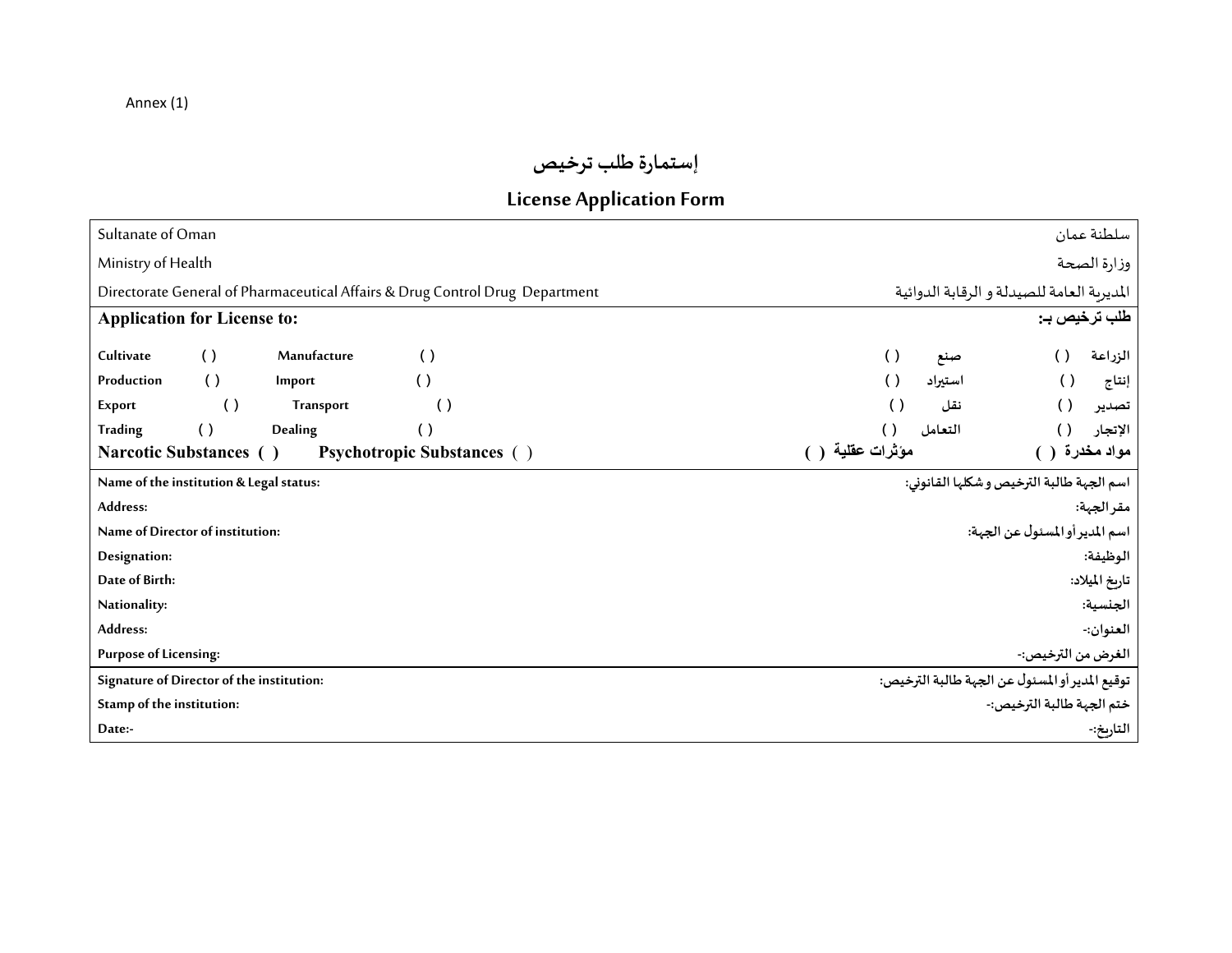# **Documents needed to obtain the license for dealing/ trading with Narcotics and Psychotropic Substances**

- 1. The *License Application Form* for Controlled Drugs (should be filled by the director of the institution).
- 2. Copy of the license issued by the MOH for doctor/ pharmacist.
- 3. Copy of the license issued by the MOH for the institution.
- 4. Copy of the labour card or passport for the director of the institution.
- 5. CLEARANCE Certificate issued by the Royal Oman Police (ROP) for the director of the institution.
- 6. Undertaking letter by the director that no penalty against him.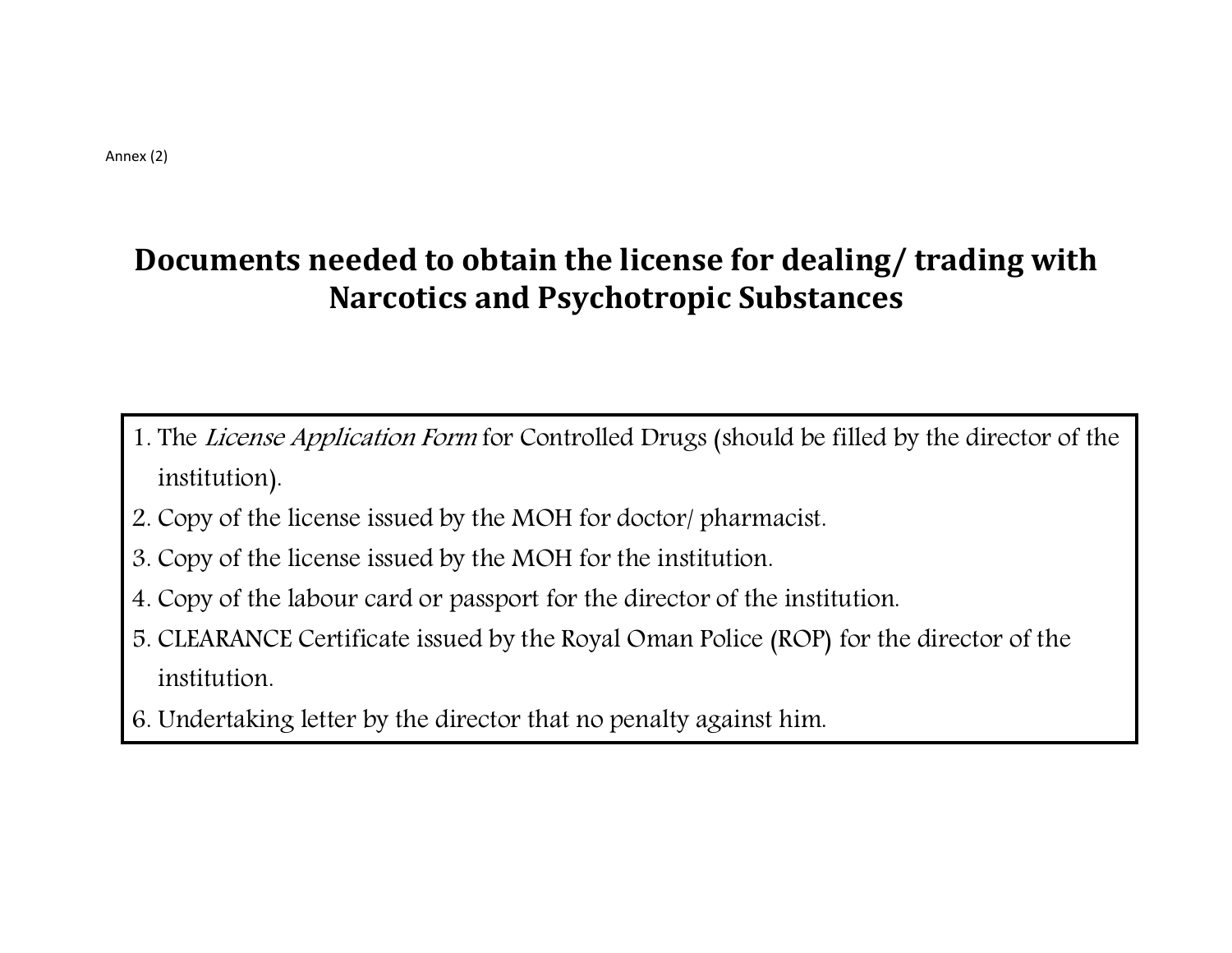Annex (3)

# **Estimated Requirements for Narcotic/ Psychotropic Substances for the year (\_\_\_\_\_\_\_\_\_\_\_\_\_\_)**

| Sr<br>No | Trade Name | Generic Name | Dosage<br>Form | Strength | Pack<br>Size | Unit/<br>Size<br>Volume | Quantity required<br>(Number of Packs) |
|----------|------------|--------------|----------------|----------|--------------|-------------------------|----------------------------------------|
|          |            |              |                |          |              |                         |                                        |
|          |            |              |                |          |              |                         |                                        |
|          |            |              |                |          |              |                         |                                        |
|          |            |              |                |          |              |                         |                                        |
|          |            |              |                |          |              |                         |                                        |
|          |            |              |                |          |              |                         |                                        |
|          |            |              |                |          |              |                         |                                        |
|          |            |              |                |          |              |                         |                                        |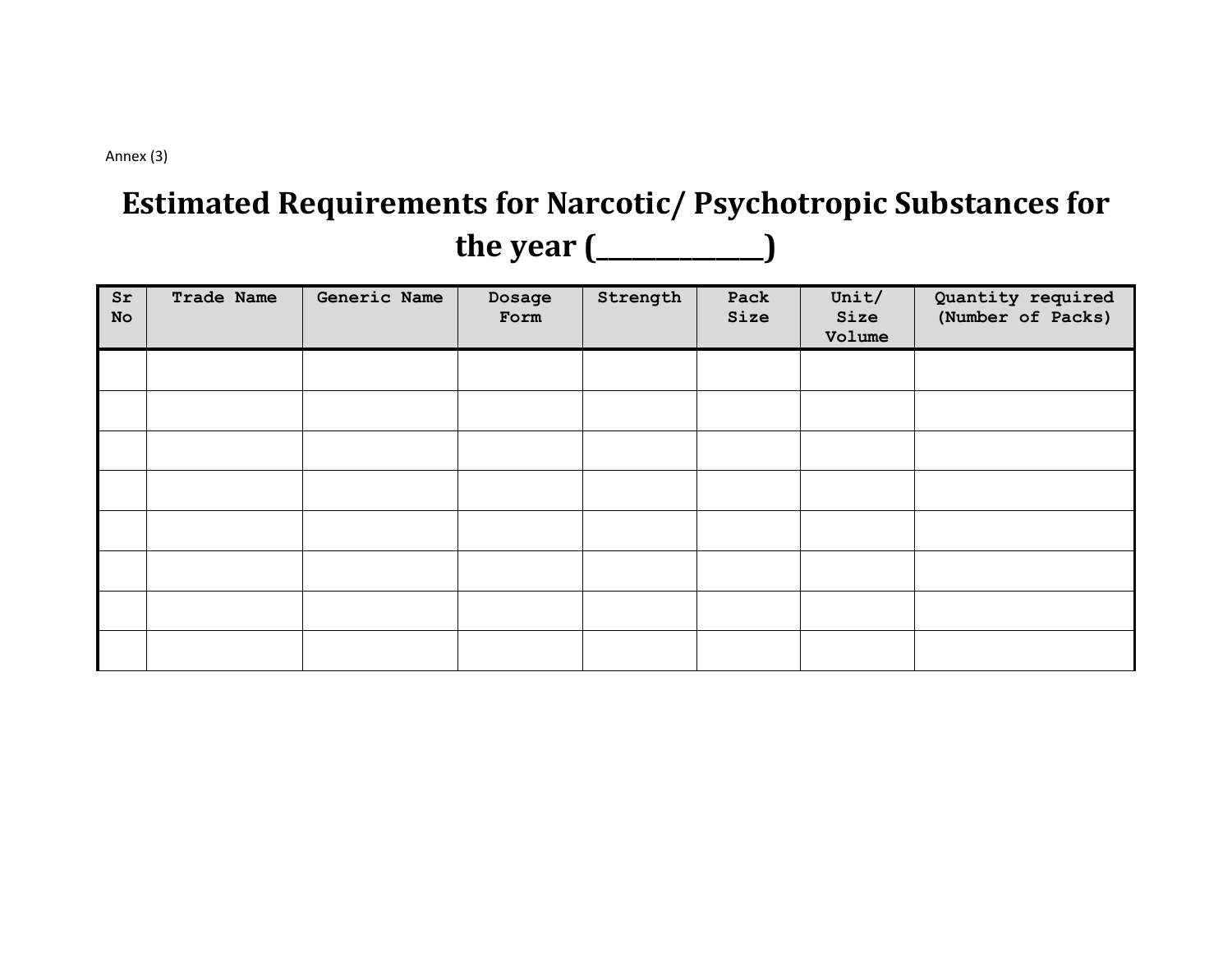# **Logbook for Controlled Drug's Key between Shifts**

| Sr.No | Date | <b>Name</b> | Time Taken | Time Return | Signature |
|-------|------|-------------|------------|-------------|-----------|
|       |      |             |            |             |           |
|       |      |             |            |             |           |
|       |      |             |            |             |           |
|       |      |             |            |             |           |
|       |      |             |            |             |           |
|       |      |             |            |             |           |
|       |      |             |            |             |           |
|       |      |             |            |             |           |
|       |      |             |            |             |           |
|       |      |             |            |             |           |
|       |      |             |            |             |           |
|       |      |             |            |             |           |
|       |      |             |            |             |           |
|       |      |             |            |             |           |
|       |      |             |            |             |           |
|       |      |             |            |             |           |
|       |      |             |            |             |           |
|       |      |             |            |             |           |
|       |      |             |            |             |           |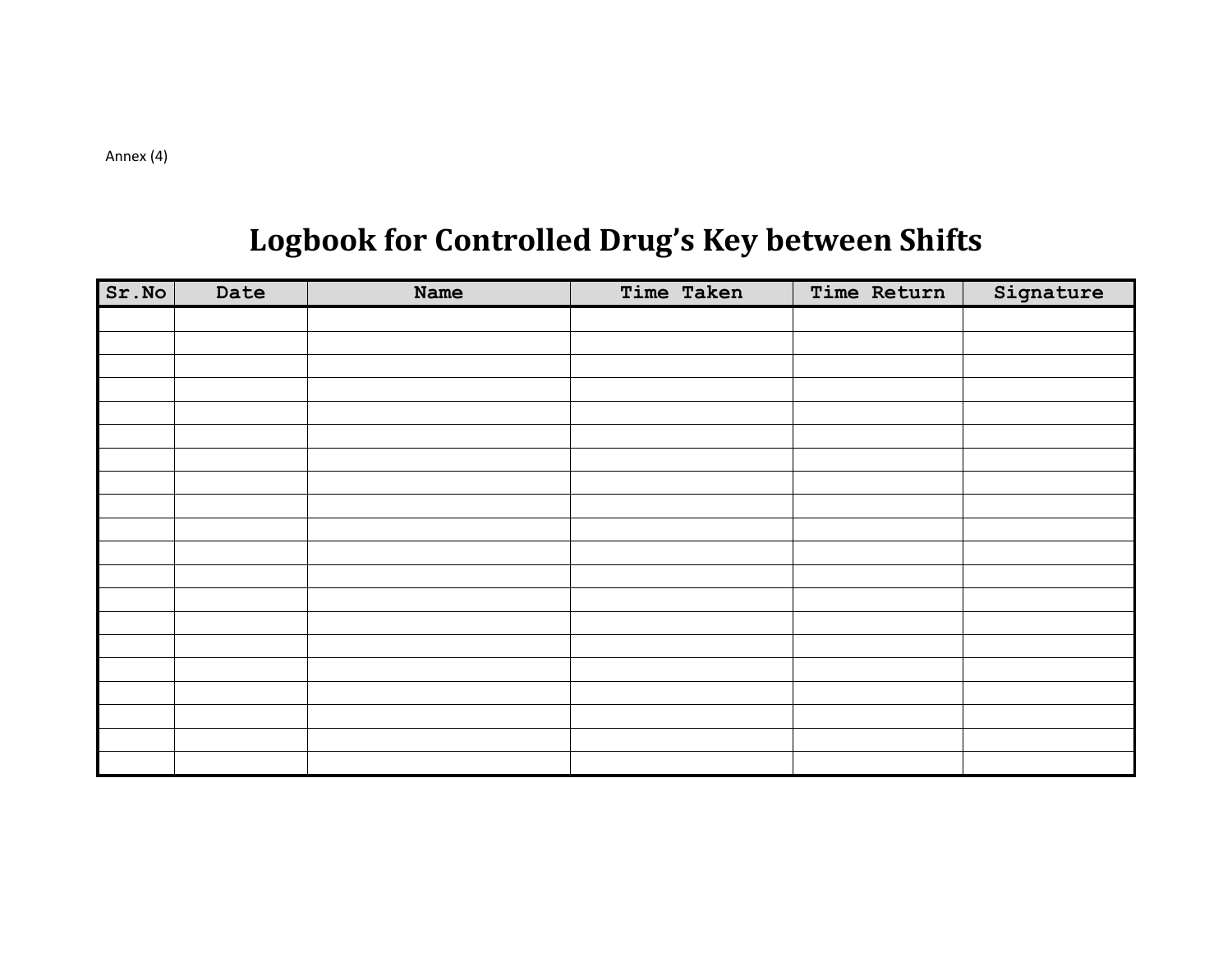Annex (5)

|                         |                                                                                                  |          | <b>Requisition Form</b> |                 |                |          |         |
|-------------------------|--------------------------------------------------------------------------------------------------|----------|-------------------------|-----------------|----------------|----------|---------|
| Sr No:                  |                                                                                                  |          |                         |                 |                |          |         |
| Indent No:              |                                                                                                  |          |                         |                 |                |          |         |
| <b>Requisition for:</b> | <b>Narcotic</b>                                                                                  |          | Psychotropic            |                 |                |          |         |
| Sr.No                   | Description                                                                                      | Dosage   |                         | Quantity        |                | Quantity | Remarks |
|                         | (Trade & Generic                                                                                 | Form/    |                         | Required        |                | Received |         |
|                         | Name)                                                                                            | Strength | figures                 | words           | <b>Figures</b> | Words    |         |
|                         |                                                                                                  |          |                         |                 |                |          |         |
|                         |                                                                                                  |          |                         |                 |                |          |         |
|                         |                                                                                                  |          |                         |                 |                |          |         |
|                         |                                                                                                  |          |                         |                 |                |          |         |
|                         | 1. Requested by:                                                                                 |          |                         | 2. Approved by: |                |          |         |
|                         | Name:                                                                                            |          | Name:                   |                 |                |          |         |
|                         | Designation:                                                                                     |          |                         | Designation:    |                |          |         |
|                         | Signature:                                                                                       |          | Signature:              |                 |                |          |         |
|                         | Date:                                                                                            |          | Date:                   |                 |                |          |         |
|                         | 3. Issued by:                                                                                    |          | 4. Received by:         |                 |                |          |         |
|                         | Name:                                                                                            |          | Name:                   |                 |                |          |         |
|                         | Designation:                                                                                     |          |                         | Designation:    |                |          |         |
|                         | Signature:                                                                                       |          | Signature:              |                 |                |          |         |
|                         | Date:                                                                                            |          | Date:                   |                 |                |          |         |
|                         | NB: The original copy to be retained in the medical store/ pharmacy & the duplicate in the ward. |          |                         |                 |                |          |         |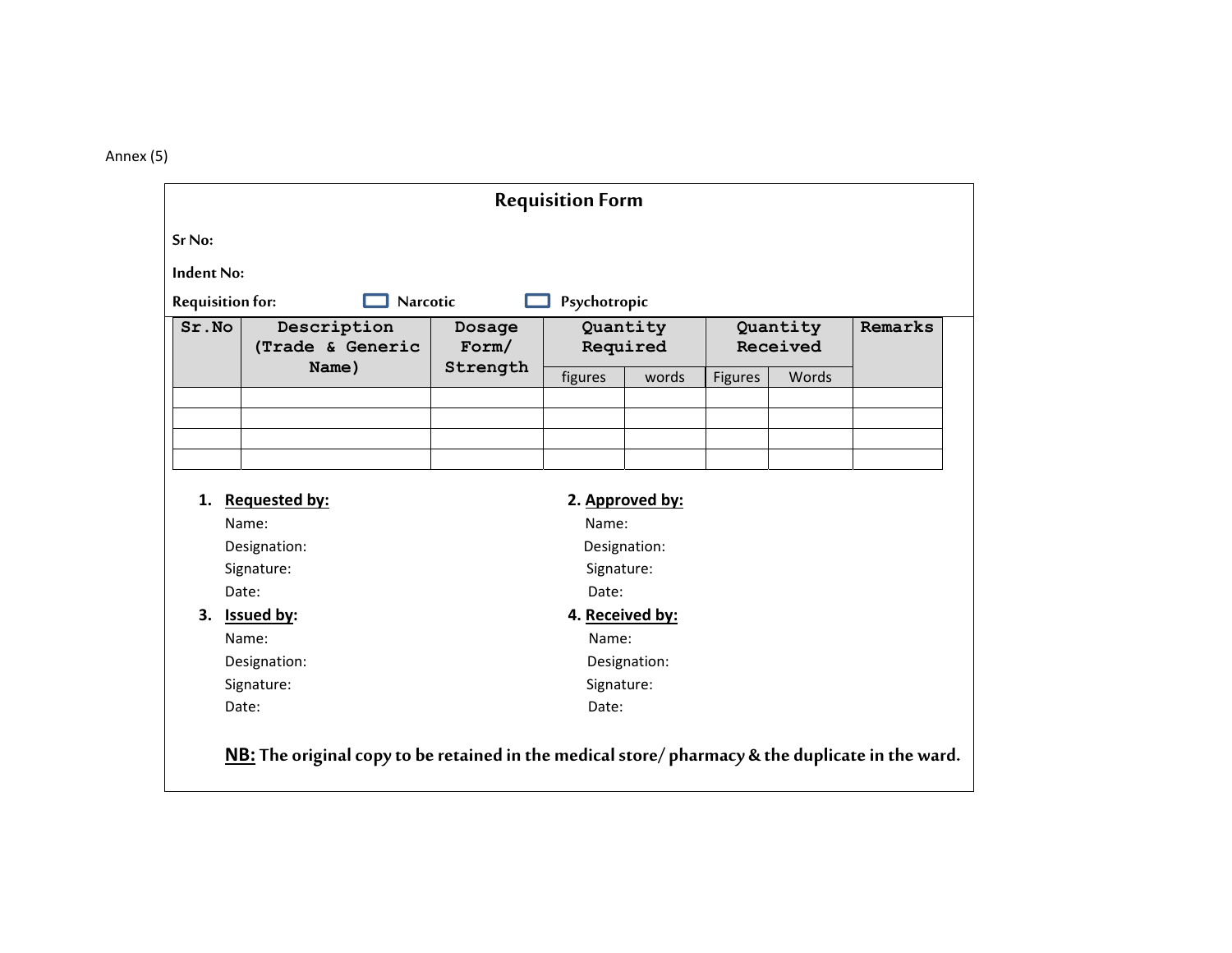Annex (6)

|                                                                                                           |                                            |                                                         |                                                                                                                |                                                         | سجل المواد المخدرة                |                                                                      |                                          |                                              |                                              |                    |                                                                                                                                         |  |
|-----------------------------------------------------------------------------------------------------------|--------------------------------------------|---------------------------------------------------------|----------------------------------------------------------------------------------------------------------------|---------------------------------------------------------|-----------------------------------|----------------------------------------------------------------------|------------------------------------------|----------------------------------------------|----------------------------------------------|--------------------|-----------------------------------------------------------------------------------------------------------------------------------------|--|
|                                                                                                           |                                            |                                                         |                                                                                                                |                                                         | <b>Narcotic Drugs Register</b>    |                                                                      |                                          |                                              |                                              |                    |                                                                                                                                         |  |
| <b>Trade Name:</b><br><b>Generic Name:</b><br>Manufacturer:<br>Pack Size:<br>Strength:<br>Agent/Supplier: |                                            |                                                         |                                                                                                                |                                                         |                                   |                                                                      |                                          |                                              |                                              |                    | الأسم التجاري:<br>الأسم العلمي:<br>المصنع:<br>حجم العبوة:<br>التركيز:<br>الوكيل/ المصدر:                                                |  |
| Sr.NO                                                                                                     | الكمية<br>المستلمة<br>Quantity<br>received | تاريخ<br>الإستلام<br>Date of<br>Receiving               | رقم التشغيلة-<br>تاريخ الإنتاج-<br>تاريخ انتهاء<br>الصلاحية<br>Batch No/<br>Manufacturing<br>& Expiry<br>dates | رقم و<br>تاريخ<br>الفاتورة<br>Invoice<br>$NO$ &<br>Date | ا سم<br>المريض<br>Patient<br>name | اسم<br>الطبيب<br>وانسم<br>العبادة<br>Doctor<br>£.<br>Clinic<br>names | الكمية<br>المصروفة<br>Quantity<br>issued | تاريغ<br>الصرف<br>Date<br>$\circ$ f<br>issue | الرصيد<br>المتبقى<br><b>Balance</b><br>stock | ملاحظات<br>Remarks | التوقيع<br>Signature                                                                                                                    |  |
|                                                                                                           |                                            | Quantities to be mentioned in figures as well as words. | Each page of this register must be stamped by DGPA & DC before using it                                        |                                                         |                                   |                                                                      |                                          |                                              |                                              |                    | يجب كتابة الكميات بالأرقام و الحروف.<br>يجب ختم كل صفحة من هذا السجل لدى المديربة العامة للصيدلة والرقابة الدوائية قبل بدأ<br>إستعماله. |  |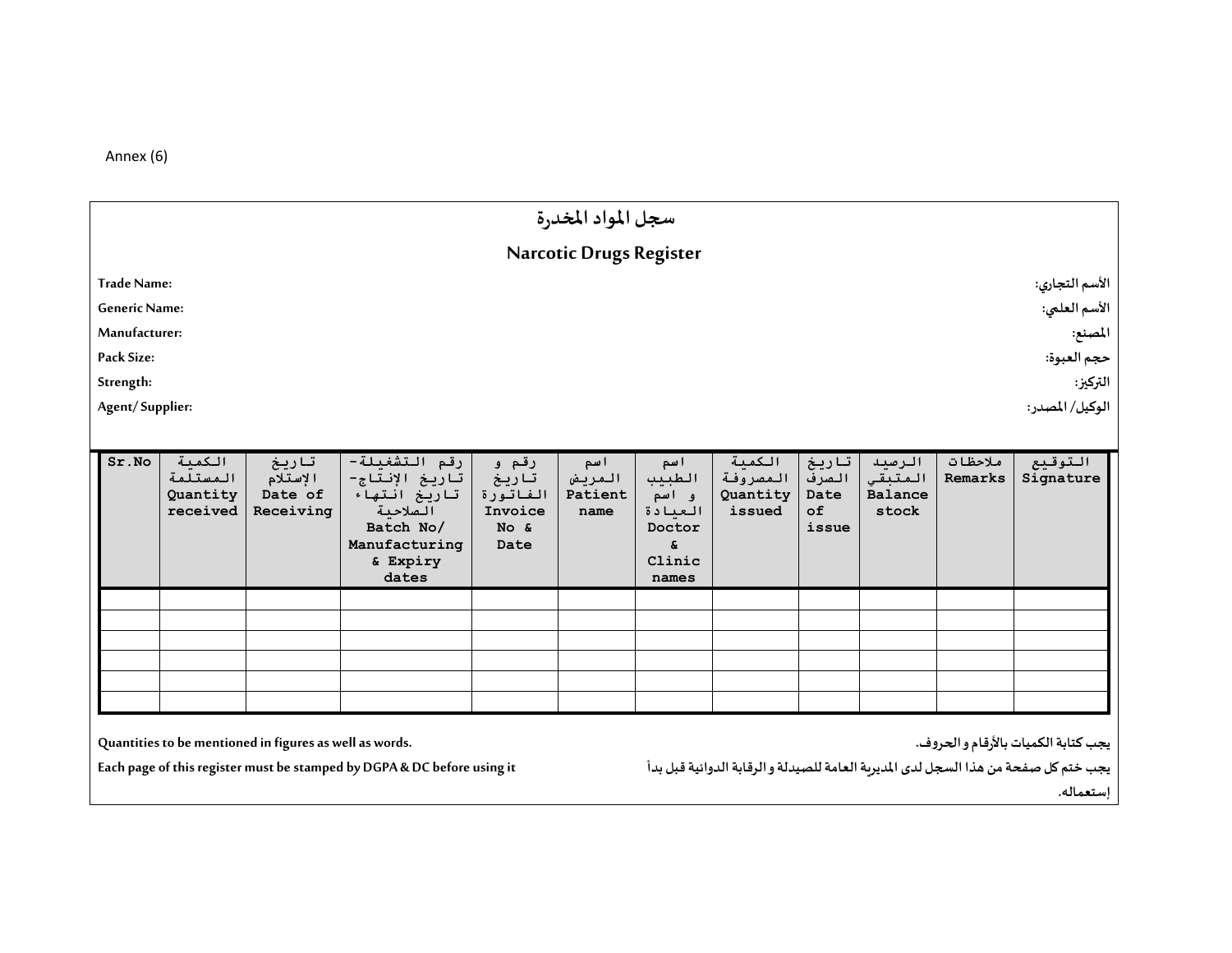Annex (7)

|                      |                                            |                                           |                                                                                                                |                                                               | سجل المؤثرات العقلية             |                                                                      |                                          |                                       |                                       |                    |                      |
|----------------------|--------------------------------------------|-------------------------------------------|----------------------------------------------------------------------------------------------------------------|---------------------------------------------------------------|----------------------------------|----------------------------------------------------------------------|------------------------------------------|---------------------------------------|---------------------------------------|--------------------|----------------------|
|                      |                                            |                                           |                                                                                                                | Psychotropic Substances Register                              |                                  |                                                                      |                                          |                                       |                                       |                    |                      |
| <b>Trade Name:</b>   |                                            |                                           |                                                                                                                |                                                               |                                  |                                                                      |                                          |                                       |                                       |                    | الأسم التجاري:       |
| <b>Generic Name:</b> |                                            |                                           |                                                                                                                |                                                               |                                  |                                                                      |                                          |                                       |                                       |                    | الأسم العلمي:        |
| Manufacturer:        |                                            |                                           |                                                                                                                |                                                               |                                  |                                                                      |                                          |                                       |                                       |                    | المصنع:              |
| Pack Size:           |                                            |                                           |                                                                                                                |                                                               |                                  |                                                                      |                                          |                                       |                                       |                    | حجم العبوة:          |
| Strength:            |                                            |                                           |                                                                                                                |                                                               |                                  |                                                                      |                                          |                                       |                                       |                    | التركيز:             |
| Agent/Supplier:      |                                            |                                           |                                                                                                                |                                                               |                                  |                                                                      |                                          |                                       |                                       |                    | الوكيل/ المصدر:      |
|                      |                                            |                                           |                                                                                                                |                                                               |                                  |                                                                      |                                          |                                       |                                       |                    |                      |
| Sr.No                | الكمية<br>المستلمة<br>Quantity<br>received | تاريخ<br>الإستلام<br>Date of<br>Receiving | رقم التشغيلة-<br>تاريخ الإنتاج-<br>تاريخ انتهاء<br>الصلاحية<br>Batch No/<br>Manufacturing<br>& Expiry<br>dates | رقم و<br>تاريخ<br>الفاتورة<br>Invoice<br>$N \circ \&$<br>Date | اسم<br>المريض<br>Patient<br>name | اسم<br>الطبيب<br>و اسم<br>العيادة<br>Doctor<br>&.<br>Clinic<br>names | الكمية<br>المصروفة<br>Quantity<br>issued | تاريخ<br>الصرف<br>Date<br>of<br>issue | الرصيد<br>المتبقي<br>Balance<br>stock | ملاحظات<br>Remarks | التوقيع<br>Signature |
|                      |                                            |                                           |                                                                                                                |                                                               |                                  |                                                                      |                                          |                                       |                                       |                    |                      |
|                      |                                            |                                           |                                                                                                                |                                                               |                                  |                                                                      |                                          |                                       |                                       |                    |                      |

**يجبكتابةالكمياتبالأرقام واݍݰروف.**

**Each page of this register must be stamped by DGPA & DC before using it** 

**Quantities to be mentioned in figures as well as words.** 

**يجبختم كل صفحةمن ɸذا الܦجل لدى المديرʈةالعامةللصيدلةوالرقابةالدوائيةقبل بدأ**

**إستعمالھ.**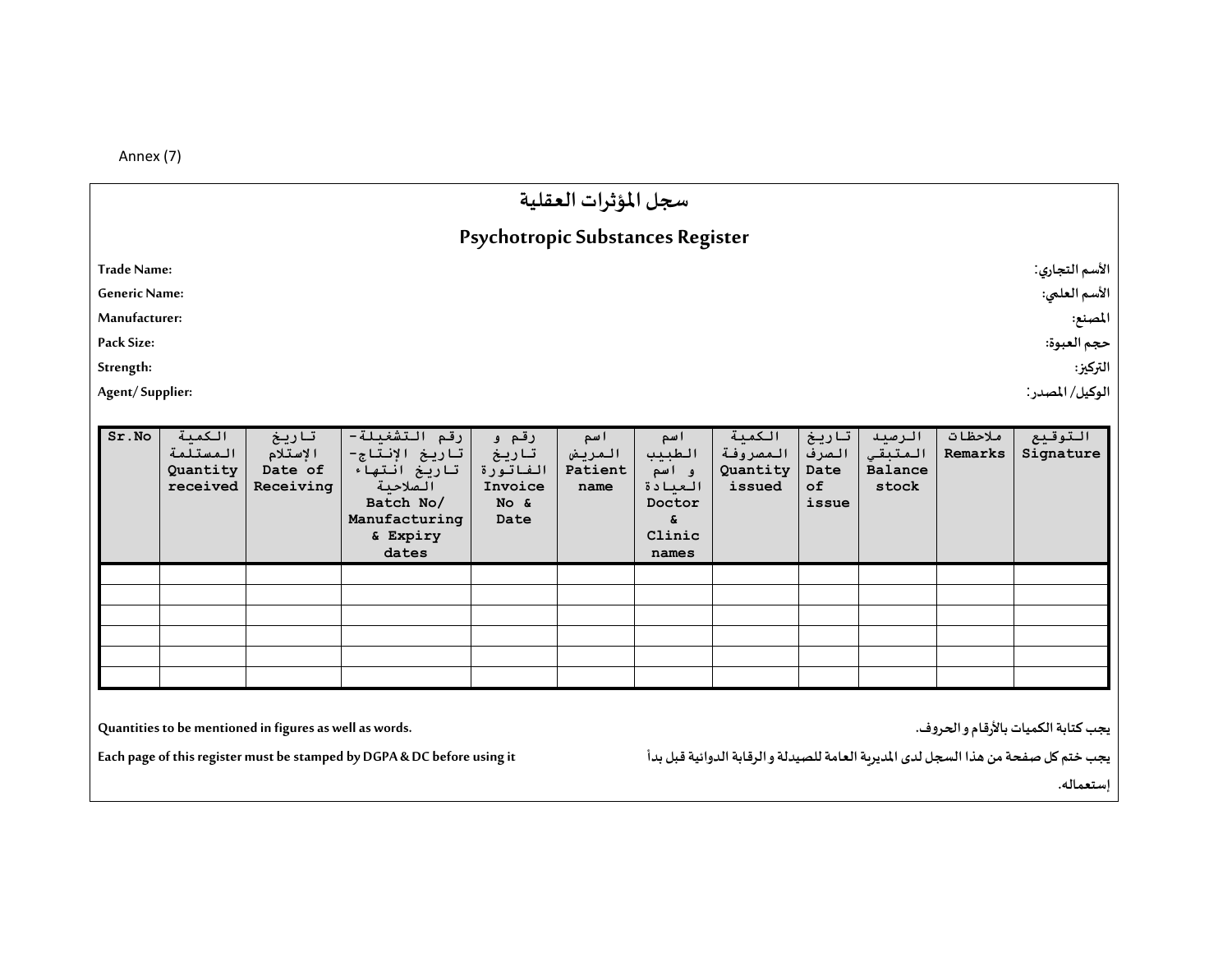Annex (8)

|                      |                   |                 |           |                            |                     |                    |                 |            |                        | سجل المواد المخدرة بالأجنحة أوالاقسام أوالعيادات الخارجية     |              |      |                  |                      |                |                                  |
|----------------------|-------------------|-----------------|-----------|----------------------------|---------------------|--------------------|-----------------|------------|------------------------|---------------------------------------------------------------|--------------|------|------------------|----------------------|----------------|----------------------------------|
|                      |                   |                 |           |                            |                     |                    |                 |            |                        | Wards, Units, and Out-patient Clinics Narcotic Drugs Register |              |      |                  |                      |                |                                  |
| Ward/unit/clinic:    |                   |                 |           |                            |                     |                    |                 |            |                        |                                                               |              |      |                  |                      |                | الجناح/ الوحدة/ العيادة الخارجية |
| <b>Trade Name:</b>   |                   |                 |           |                            |                     |                    |                 |            |                        |                                                               |              |      |                  |                      |                | الأسم التجاري:                   |
| <b>Generic Name:</b> |                   |                 |           |                            |                     |                    |                 |            |                        |                                                               |              |      |                  |                      |                | الأسم العلمي:                    |
| Manufacturer:        |                   |                 |           |                            |                     |                    |                 |            |                        |                                                               |              |      |                  |                      |                | المصنع:                          |
| Pack Size:           |                   |                 |           |                            |                     |                    |                 |            |                        |                                                               |              |      |                  |                      |                | حجم العبوة:                      |
| Strength:            |                   |                 |           |                            |                     |                    |                 |            |                        |                                                               |              |      |                  |                      |                | التركيز                          |
|                      |                   |                 |           |                            |                     |                    |                 |            |                        |                                                               |              |      |                  |                      |                |                                  |
|                      |                   |                 |           |                            |                     |                    |                 |            |                        |                                                               |              |      |                  |                      |                |                                  |
|                      |                   |                 |           | <b>Receipt Particulars</b> |                     |                    |                 |            |                        | <b>Administration Column</b>                                  |              |      |                  |                      | <b>Balance</b> | Remarks                          |
| Date                 | Ind.<br><b>No</b> | Qty<br>Received | <b>BN</b> | Exp.<br>Date               | Received<br>By/sign | Checked<br>By/sign | Patient<br>name | <b>MRN</b> | <b>Rx</b><br><b>No</b> | Prescribed<br>by                                              | Qty<br>given | Time | Given<br>By/sign | Witnessed<br>By/sign |                |                                  |
|                      |                   |                 |           |                            |                     |                    |                 |            |                        |                                                               |              |      |                  |                      |                |                                  |
|                      |                   |                 |           |                            |                     |                    |                 |            |                        |                                                               |              |      |                  |                      |                |                                  |
|                      |                   |                 |           |                            |                     |                    |                 |            |                        |                                                               |              |      |                  |                      |                |                                  |
|                      |                   |                 |           |                            |                     |                    |                 |            |                        |                                                               |              |      |                  |                      |                |                                  |
|                      |                   |                 |           |                            |                     |                    |                 |            |                        |                                                               |              |      |                  |                      |                |                                  |
|                      |                   |                 |           |                            |                     |                    |                 |            |                        |                                                               |              |      |                  |                      |                |                                  |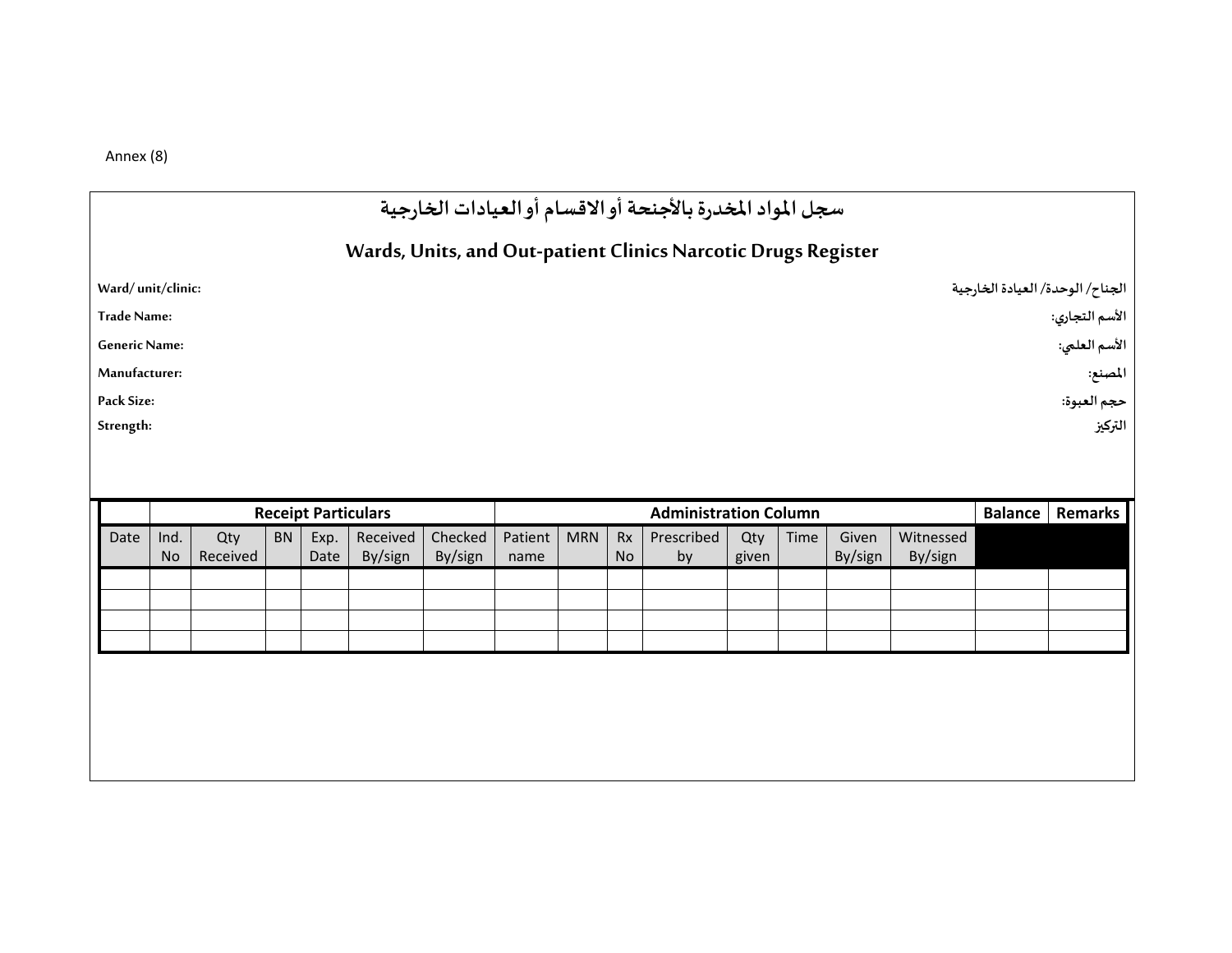Annex (9)

|                      |   | سجل المؤثرات العقلية بالأجنحة أوالاقسام أوالعيادات الخارجية            |                         |                |               |
|----------------------|---|------------------------------------------------------------------------|-------------------------|----------------|---------------|
|                      |   | Wards, Units, and Out-patient Clinics Psychotropic Substances Register |                         |                |               |
| Ward/unit/clinic:    |   |                                                                        | الجناح/ الوحدة/ العيادة |                |               |
| <b>Trade Name:</b>   |   |                                                                        |                         | الأسم التجاري: |               |
| <b>Generic Name:</b> |   |                                                                        |                         |                | الأسم العلمي: |
| Manufacturer:        |   |                                                                        |                         |                | المصنع:       |
| Pack Size:           |   |                                                                        |                         |                | حجم العبوة:   |
| Strength:            |   |                                                                        |                         |                | التركيز:      |
|                      |   |                                                                        |                         |                |               |
|                      |   |                                                                        |                         |                |               |
|                      | - | .                                                                      | $-1$                    |                |               |

|      |                   |                 |           | <b>Receipt Particulars</b> |                     |                    | <b>Administration Column</b> |        |    |                  |              |      |                  |                      | <b>Balance</b> | <b>Remarks</b> |
|------|-------------------|-----------------|-----------|----------------------------|---------------------|--------------------|------------------------------|--------|----|------------------|--------------|------|------------------|----------------------|----------------|----------------|
| Date | Ind.<br><b>No</b> | Qty<br>Received | <b>BN</b> | Exp.<br>Date               | Received<br>By/sign | Checked<br>By/sign | Patient  <br>name            | MRN Rx | No | Prescribed<br>by | Qty<br>given | Time | Given<br>By/sign | Witnessed<br>By/sign |                |                |
|      |                   |                 |           |                            |                     |                    |                              |        |    |                  |              |      |                  |                      |                |                |
|      |                   |                 |           |                            |                     |                    |                              |        |    |                  |              |      |                  |                      |                |                |
|      |                   |                 |           |                            |                     |                    |                              |        |    |                  |              |      |                  |                      |                |                |
|      |                   |                 |           |                            |                     |                    |                              |        |    |                  |              |      |                  |                      |                |                |
|      |                   |                 |           |                            |                     |                    |                              |        |    |                  |              |      |                  |                      |                |                |
|      |                   |                 |           |                            |                     |                    |                              |        |    |                  |              |      |                  |                      |                |                |
|      |                   |                 |           |                            |                     |                    |                              |        |    |                  |              |      |                  |                      |                |                |
|      |                   |                 |           |                            |                     |                    |                              |        |    |                  |              |      |                  |                      |                |                |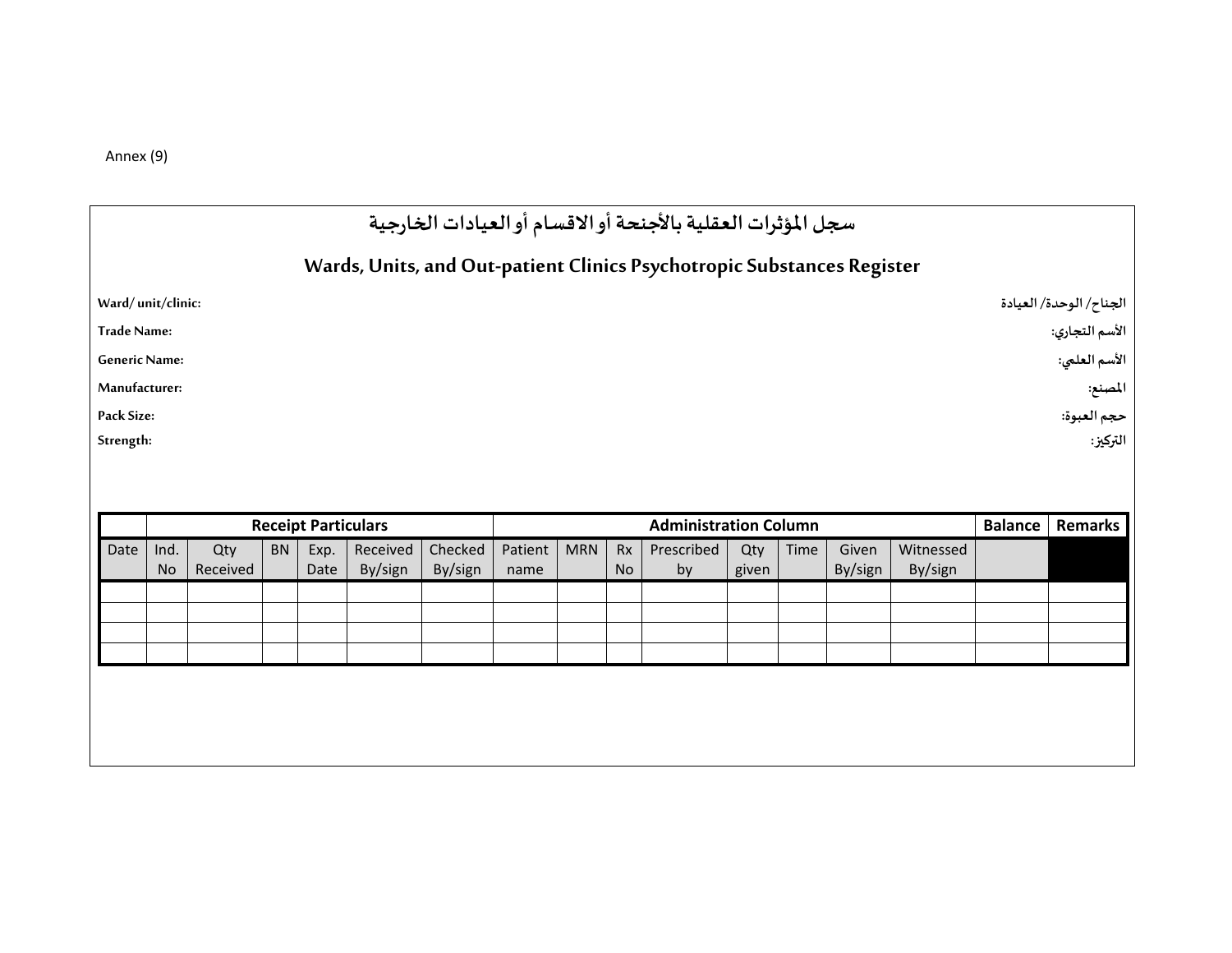Annex (10)

| إسم المؤسسة الصحية الحكومية<br>عنوان المؤسسة |
|----------------------------------------------|
|                                              |
| شعار المؤسسة                                 |
|                                              |
|                                              |
|                                              |
|                                              |
| Date:                                        |
| Time:                                        |
| Age:                                         |
| Sex:                                         |
| Weight:                                      |
|                                              |
|                                              |
|                                              |
|                                              |
|                                              |
|                                              |
| <b>Prescriber Stamp:</b>                     |
| Date:                                        |
|                                              |
|                                              |
|                                              |
|                                              |
|                                              |
|                                              |
|                                              |

PINK: dispensing, White: Book Copy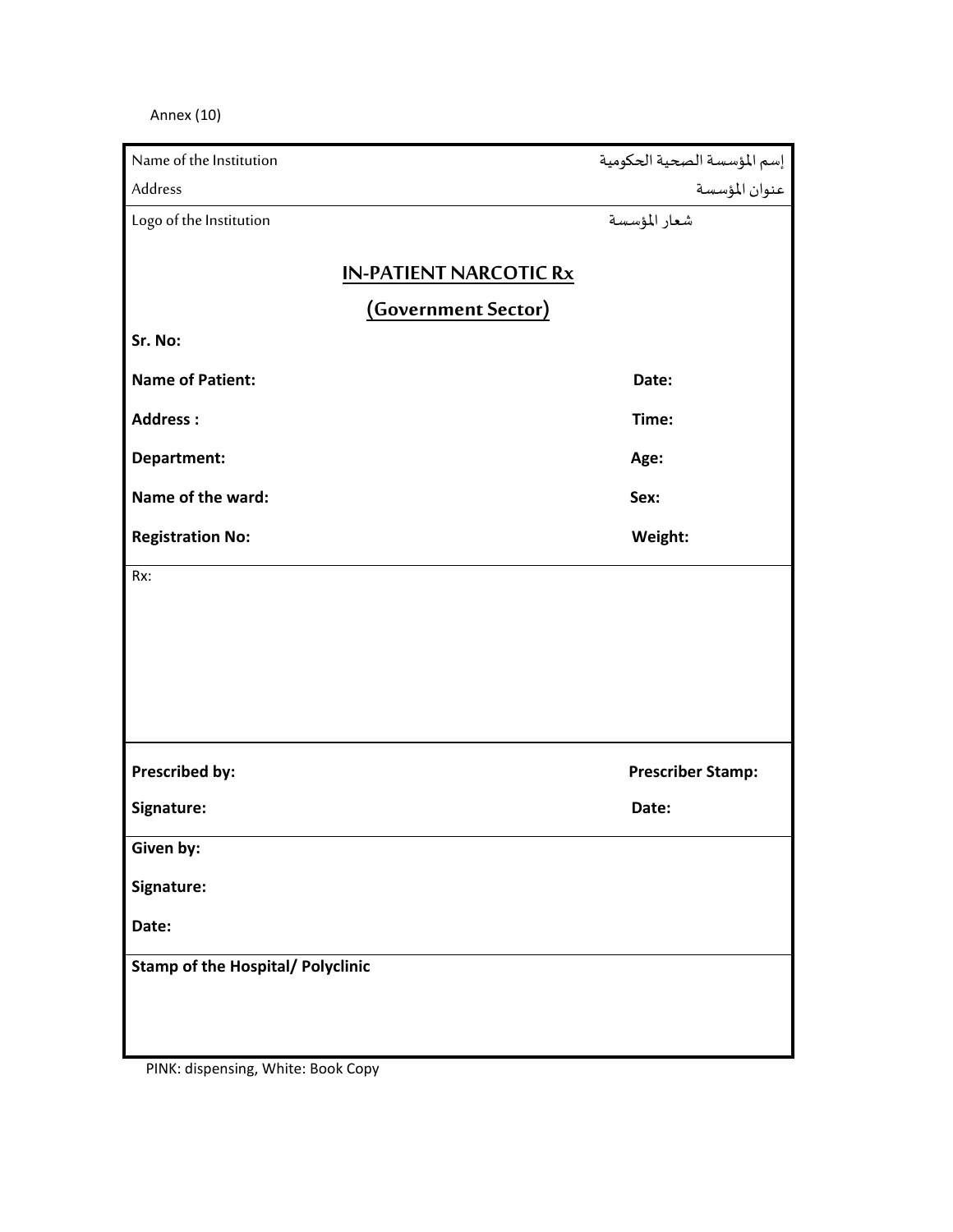Annex (11)

| Name of the Institution                  | إسم المؤسسة الصحية الحكومية |
|------------------------------------------|-----------------------------|
| Address                                  | عنوان المؤسسة               |
| Logo of the Institution                  | شعار المؤسسة                |
|                                          |                             |
| <b>IN-PATIENT PSYCHOTROPIC Rx</b>        |                             |
| (Government Sector)                      |                             |
| Sr. No:                                  |                             |
| <b>Name of Patient:</b>                  | Date:                       |
| <b>Address:</b>                          | Time:                       |
| Department:                              | Age:                        |
| Name of the ward:                        | Sex:                        |
| <b>Registration No:</b>                  | Weight:                     |
| Rx:                                      |                             |
|                                          |                             |
|                                          |                             |
|                                          |                             |
|                                          |                             |
|                                          |                             |
| <b>Prescribed by:</b>                    | <b>Prescriber Stamp:</b>    |
| Signature:                               | Date:                       |
| Given by:                                |                             |
| Signature:                               |                             |
| Date:                                    |                             |
| <b>Stamp of the Hospital/ Polyclinic</b> |                             |
|                                          |                             |
|                                          |                             |
|                                          |                             |

Green: dispensing, White: Book Copy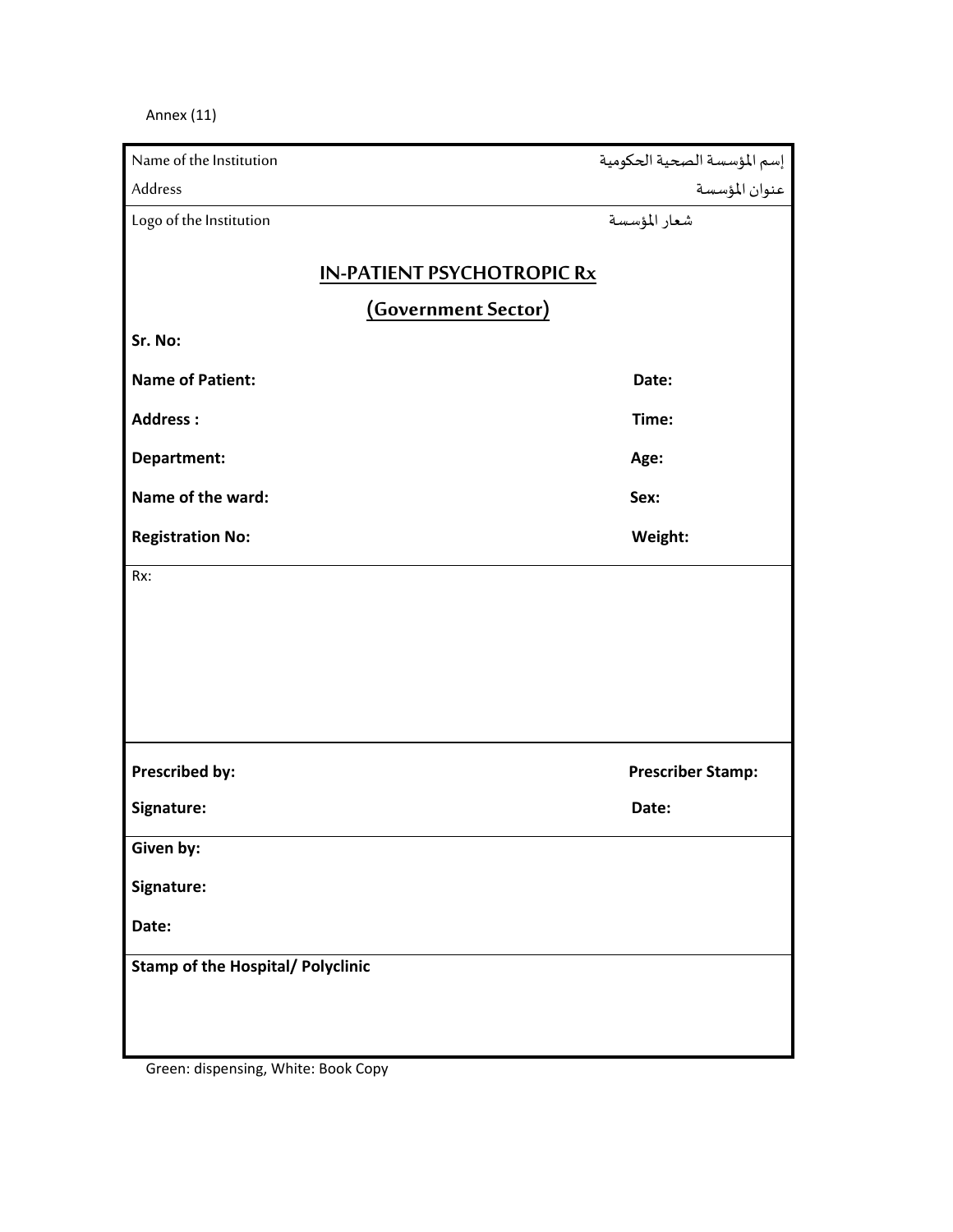Annex (12)

| Name of the Institution                                                  |                                                |
|--------------------------------------------------------------------------|------------------------------------------------|
| Address                                                                  | إسم المؤسسة الصحية الحكومية<br>  عنوان المؤسسة |
| Logo of the Institution                                                  | شعار المؤسسة                                   |
| <b>Out-PATIENT NARCOTIC Rx</b><br>(GOVERMENT SECTOR)<br>Sr. No:          |                                                |
|                                                                          |                                                |
| <b>Name of Patient:</b>                                                  | Age:                                           |
| <b>Address:</b>                                                          | Sex:                                           |
| Department:                                                              | Weight:                                        |
| Date:                                                                    |                                                |
|                                                                          |                                                |
| <b>Rx</b>                                                                |                                                |
|                                                                          |                                                |
|                                                                          |                                                |
|                                                                          |                                                |
|                                                                          |                                                |
|                                                                          |                                                |
| Prescribed by:                                                           | <b>Prescriber Stamp:</b>                       |
| Signature:                                                               | Date:                                          |
| <b>Stamp of the Hospital/ Polyclinic</b><br><b>For Pharmacy Use Only</b> |                                                |
|                                                                          |                                                |
| Name of Drug & Strength                                                  | <b>Quantity Dispensed</b>                      |
|                                                                          |                                                |
| <b>Dispensed by:</b>                                                     | Stamp:                                         |
| Signature:                                                               | <b>Pharmacy Stamp</b>                          |
| Name of Pharmacy/ Location                                               |                                                |
|                                                                          |                                                |
|                                                                          |                                                |

PINK: Dispensing, White: Book Copy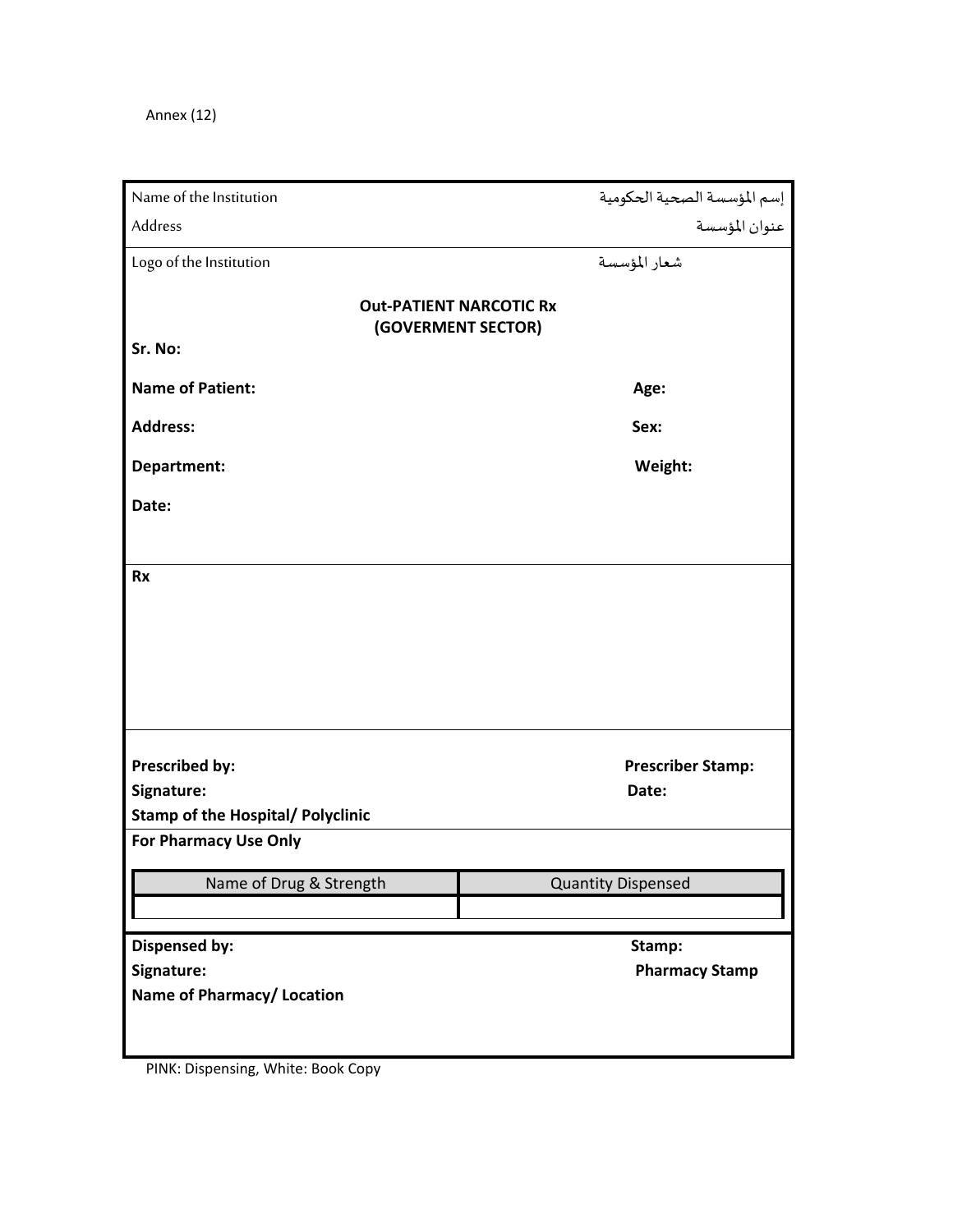Annex (13)

| Name of the Institution                  | إسم المؤسسة الصحية الحكومية                             |
|------------------------------------------|---------------------------------------------------------|
| Address                                  | عنوان المؤسسة                                           |
| Logo of the Institution                  | شعار المؤسسة                                            |
|                                          | <b>OUT-PATIENT PSYCHTROPIC Rx</b><br>(GOVERMENT SECTOR) |
| Sr. No:                                  |                                                         |
| <b>Name of Patient:</b>                  | Age:                                                    |
| <b>Address:</b>                          | Sex:                                                    |
| Department:                              | Weight:                                                 |
| Date:                                    |                                                         |
|                                          |                                                         |
| <b>Rx</b>                                |                                                         |
|                                          |                                                         |
|                                          |                                                         |
|                                          |                                                         |
|                                          |                                                         |
|                                          |                                                         |
| Prescribed by:                           | <b>Prescriber Stamp:</b>                                |
| Signature:                               | Date:                                                   |
| <b>Stamp of the Hospital/ Polyclinic</b> |                                                         |
| <b>For Pharmacy Use Only</b>             |                                                         |
| Name of Drug & Strength                  | <b>Quantity Dispensed</b>                               |
|                                          |                                                         |
| <b>Dispensed by:</b>                     | Stamp:                                                  |
| Signature:                               | <b>Pharmacy Stamp</b>                                   |
| Name of Pharmacy/ Location               |                                                         |
|                                          |                                                         |

ı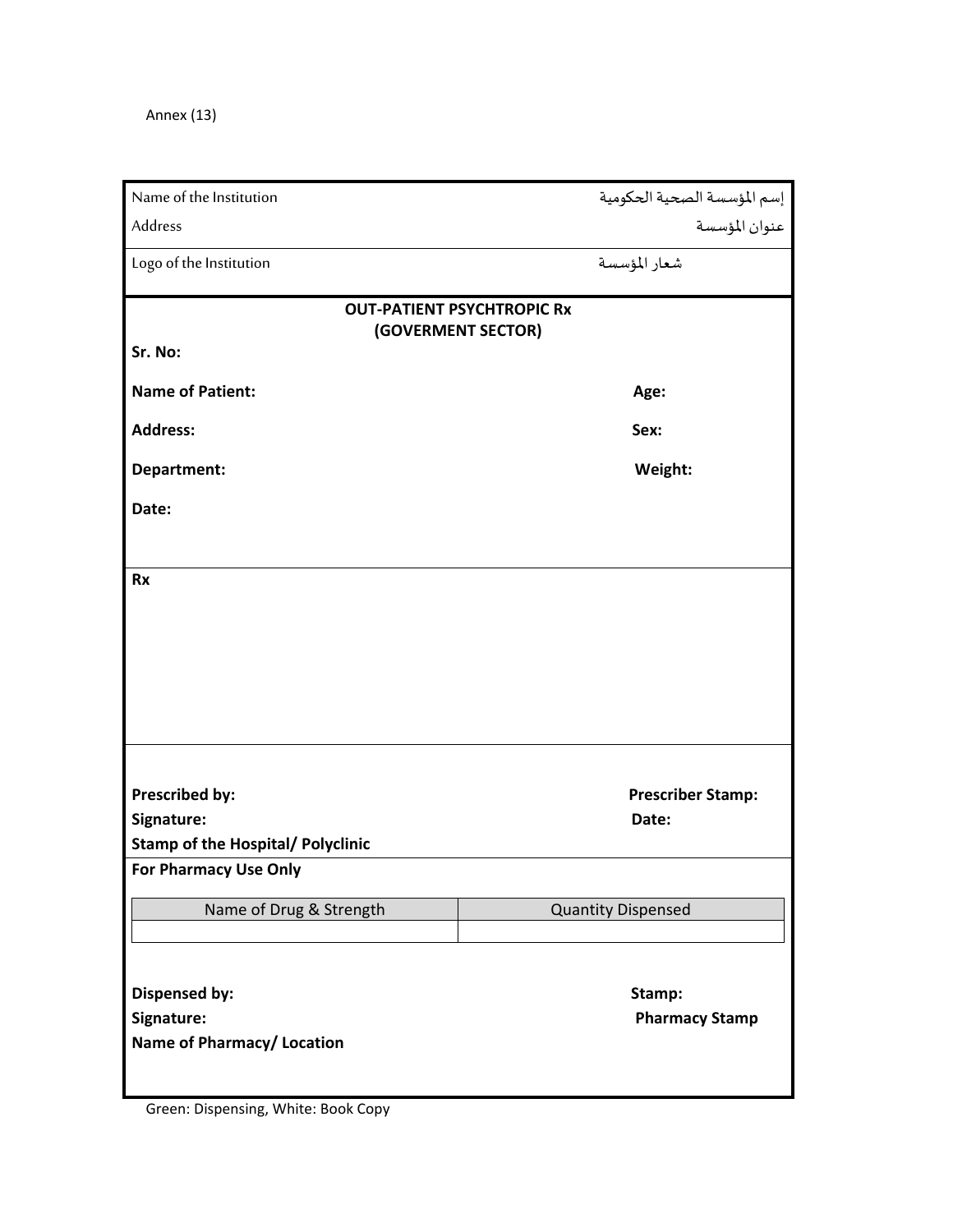Annex (14)

| Sultanate of Oman                                       |                                            |
|---------------------------------------------------------|--------------------------------------------|
| Directorate General of Pharmaceutical Affairs & Drug    | سلطنة عمان<br>وزارة الصحة                  |
| Control                                                 | المديرية العامة للصيدلة و الرقابة الدوائية |
| <b>Drug Control Department</b>                          | دائرة الرقابة الدوائية                     |
|                                                         |                                            |
| <b>IN-PATIENT NARCOTIC DRUGS Rx</b><br>(PRIVATE SECTOR) |                                            |
| Sr. No:                                                 |                                            |
| <b>Name of Patient:</b>                                 | Date:                                      |
| <b>Address:</b>                                         | Time:                                      |
| Department:                                             | Age:                                       |
| Name of the ward:                                       | Sex:                                       |
| <b>Registration No:</b>                                 | Weight:                                    |
|                                                         |                                            |
| Rx:                                                     |                                            |
|                                                         |                                            |
|                                                         |                                            |
|                                                         |                                            |
|                                                         |                                            |
|                                                         |                                            |
| Prescribed by:                                          | Stamp:                                     |
| Signature:                                              | Date:                                      |
| Given by:                                               |                                            |
| Signature:                                              |                                            |
| <b>Stamp of the Hospital/ Polyclinic</b>                |                                            |
|                                                         |                                            |

PINK: dispensing, White: Book Copy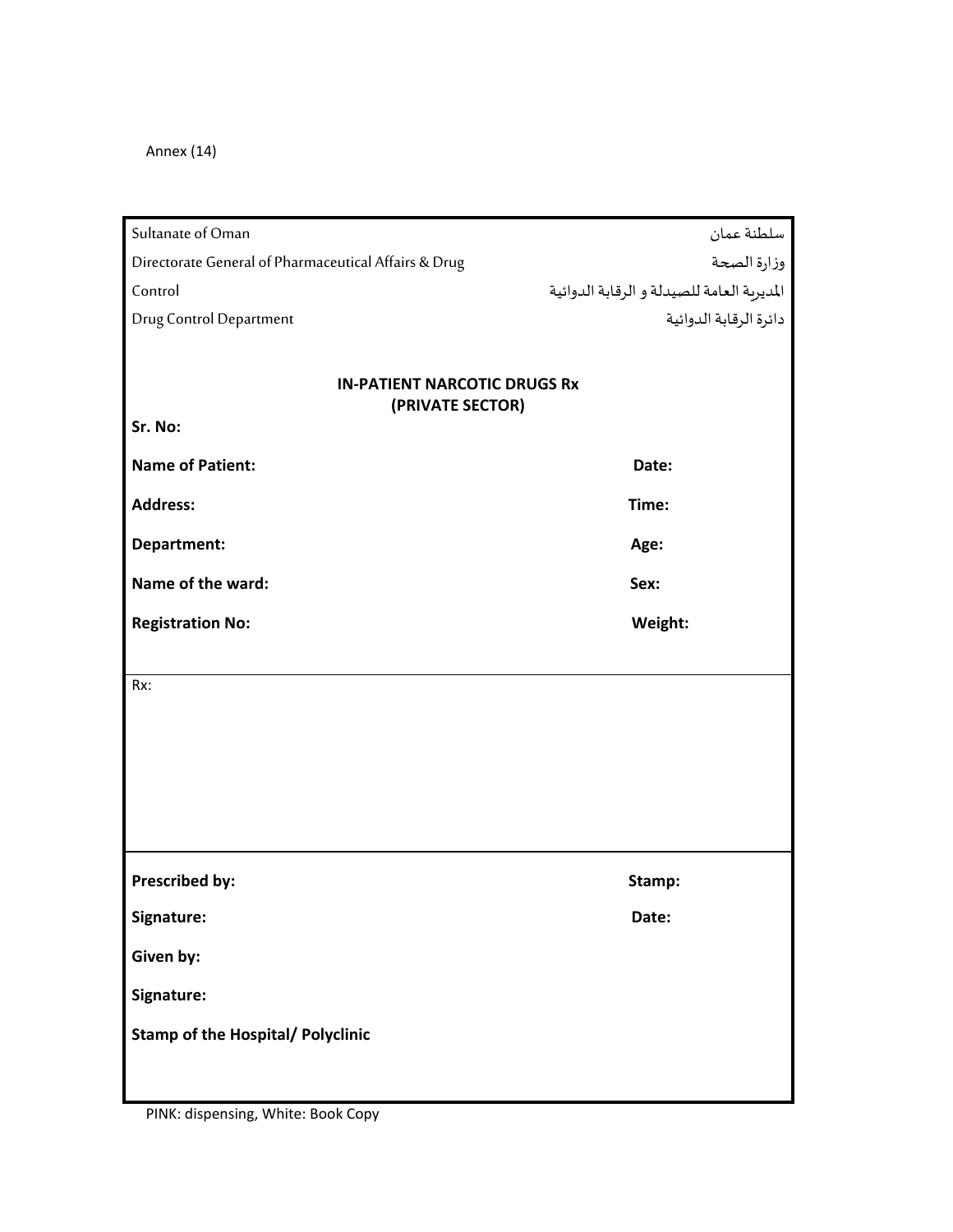Annex (15)

| Sultanate of Oman                                     | سلطنة عمان                                 |
|-------------------------------------------------------|--------------------------------------------|
| Directorate General of Pharmaceutical Affairs & Drug  | وزارة الصحة                                |
| Control                                               | المديرية العامة للصيدلة و الرقابة الدوائية |
| <b>Drug Control Department</b>                        | دائرة الرقابة الدوائية                     |
|                                                       |                                            |
| <b>IN-PATIENT PSYCHOTROPIC Rx</b><br>(PRIVATE SECTOR) |                                            |
| Sr. No:                                               |                                            |
| <b>Name of Patient:</b>                               | Date:                                      |
| <b>Address:</b>                                       | Time:                                      |
| Department:                                           | Age:                                       |
| Name of the ward:                                     | Sex:                                       |
| <b>Registration No:</b>                               | Weight:                                    |
| Rx:                                                   |                                            |
|                                                       |                                            |
|                                                       |                                            |
|                                                       |                                            |
|                                                       |                                            |
|                                                       |                                            |
| Prescribed by:                                        | Stamp:                                     |
| Signature:                                            | Date:                                      |
| Given by:                                             |                                            |
| Signature:                                            |                                            |
| <b>Stamp of the Hospital/ Polyclinic</b>              |                                            |
|                                                       |                                            |

Green: dispensing, White: Book Copy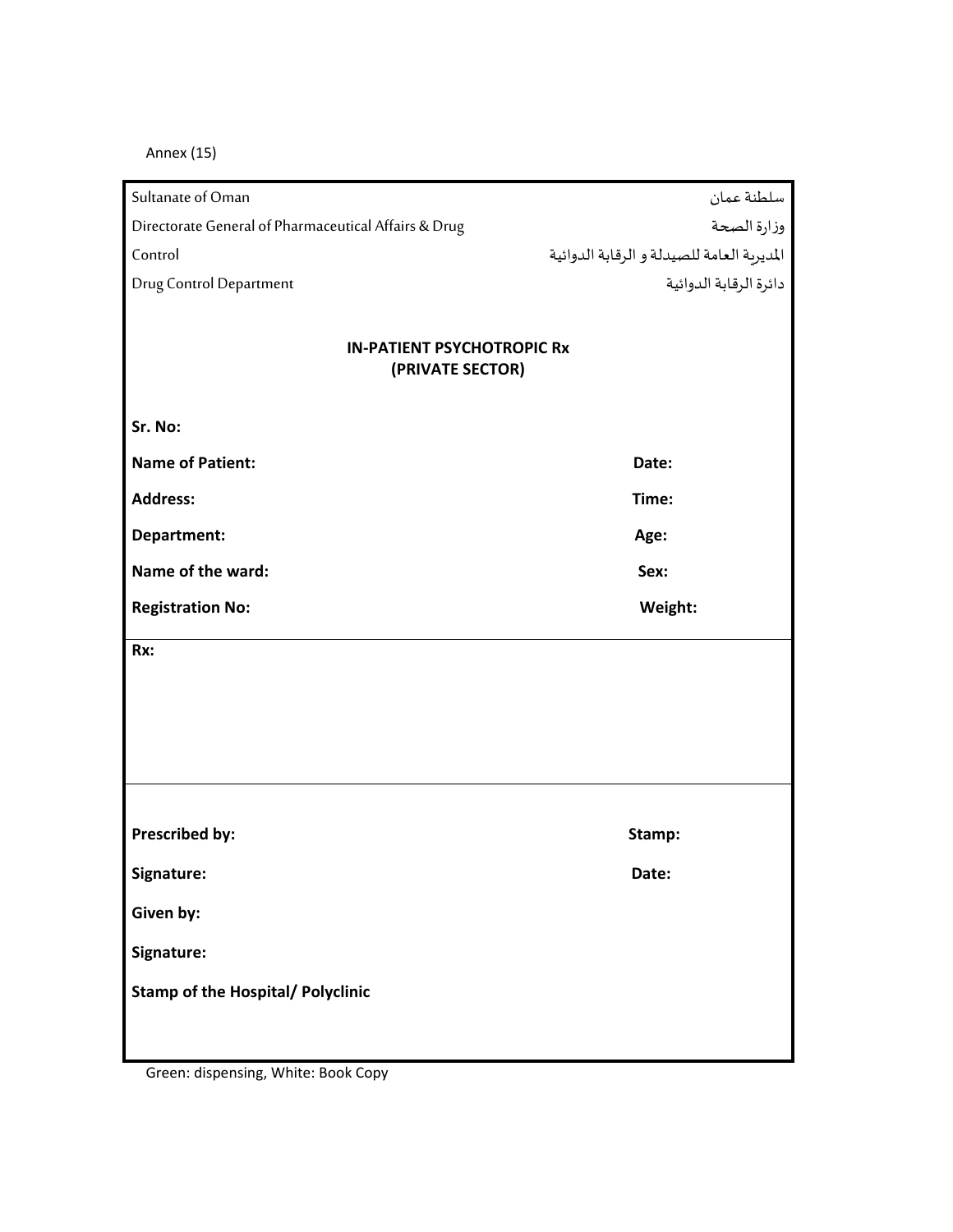Annex (16)

| Sultanate of Oman                                                 | سلطنة عمان                                 |
|-------------------------------------------------------------------|--------------------------------------------|
| Directorate General of Pharmaceutical Affairs & Drug              | وزارة الصحة                                |
| Control                                                           | المديرية العامة للصيدلة و الرقابة الدوائية |
| <b>Drug Control Department</b>                                    | دائرة الرقابة الدوائية                     |
|                                                                   | <b>Out-PATIENT NARCOTIC DRUGS Rx</b>       |
| (PRIVATE SECTOR)<br>Sr. No:                                       |                                            |
|                                                                   |                                            |
| <b>Name of Patient:</b>                                           | Age:                                       |
| <b>Address:</b>                                                   | Sex:                                       |
| Department:                                                       | Weight:                                    |
| Date:                                                             |                                            |
|                                                                   |                                            |
| <b>Rx</b>                                                         |                                            |
|                                                                   |                                            |
|                                                                   |                                            |
|                                                                   |                                            |
|                                                                   |                                            |
|                                                                   |                                            |
|                                                                   |                                            |
|                                                                   |                                            |
| Prescribed by:                                                    | Stamp:                                     |
| Signature:                                                        | Date:                                      |
| <b>Stamp of the Hospital/ Polyclinic</b><br>For Pharmacy Use Only |                                            |
|                                                                   |                                            |
| Name of Drug & Strength                                           | <b>Quantity Dispensed</b>                  |
|                                                                   |                                            |
| <b>Dispensed by:</b>                                              | Stamp:                                     |
| Signature:                                                        | <b>Pharmacy Stamp</b>                      |
| Name of Pharmacy/ Location                                        |                                            |
|                                                                   |                                            |
|                                                                   |                                            |
|                                                                   |                                            |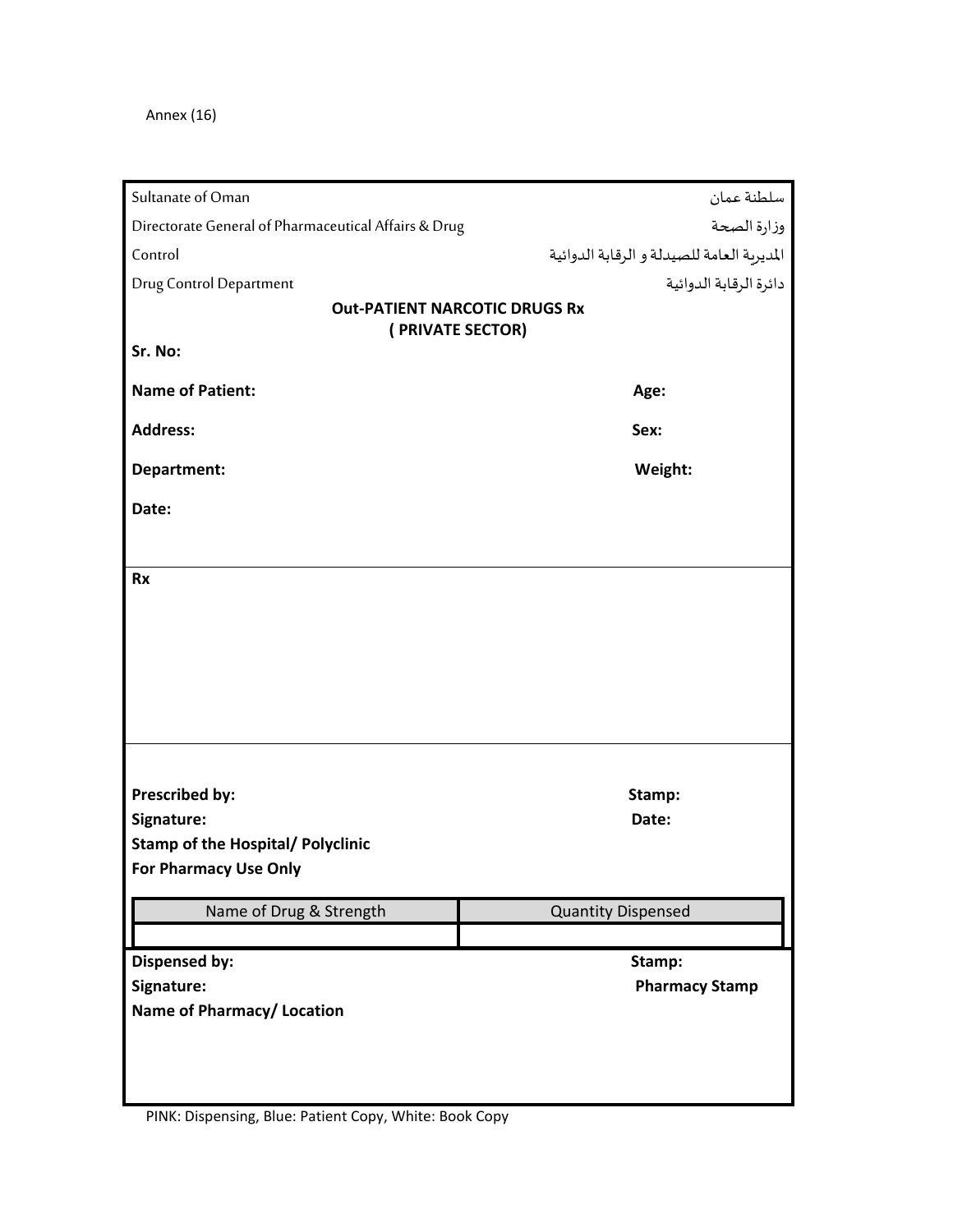Annex (17)

| Sultanate of Oman                                    | سلطنة عمان                                   |
|------------------------------------------------------|----------------------------------------------|
| Directorate General of Pharmaceutical Affairs & Drug | وزارة الصحة                                  |
| Control                                              | المديرية العامة للصيدلة و الرقابة الدوائية   |
| <b>Drug Control Department</b>                       | دائرة الرقابة الدوائية                       |
|                                                      | <b>OUT-PATIENT PSYCHTROPIC SUBSTANCES Rx</b> |
| (PRIVATE SECTOR)                                     |                                              |
| Sr. No:                                              |                                              |
| <b>Name of Patient:</b>                              | Age:                                         |
| <b>Address:</b>                                      | Sex:                                         |
| Department:                                          | Weight:                                      |
| Date:                                                |                                              |
|                                                      |                                              |
| <b>Rx</b>                                            |                                              |
|                                                      |                                              |
|                                                      |                                              |
|                                                      |                                              |
|                                                      |                                              |
|                                                      |                                              |
|                                                      |                                              |
| Prescribed by:                                       | Stamp:                                       |
| Signature:                                           | Date:                                        |
| <b>Stamp of the Hospital/ Polyclinic</b>             |                                              |
| For Pharmacy Use Only                                |                                              |
| Name of Drug & Strength                              | <b>Quantity Dispensed</b>                    |
|                                                      |                                              |
|                                                      |                                              |
| <b>Dispensed by:</b>                                 | Stamp:                                       |
| Signature:                                           | <b>Pharmacy Stamp</b>                        |
| Name of Pharmacy/ Location                           |                                              |
|                                                      |                                              |

Green: Dispensing, White: Book Copy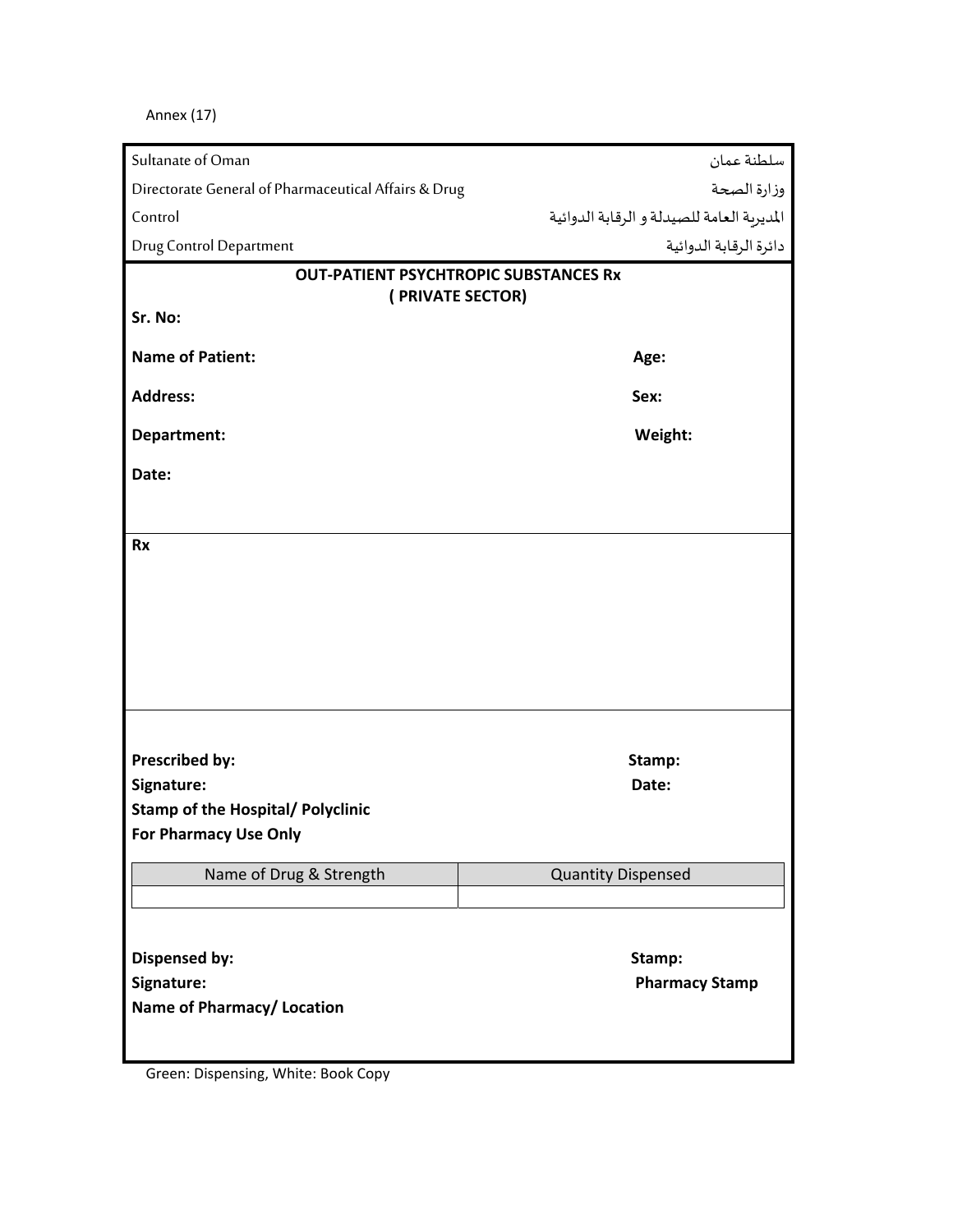Annex (18)

|                                                          | <b>MISSING/ STOLEN</b>                                                     |                                                                                                                       |  |  |  |  |
|----------------------------------------------------------|----------------------------------------------------------------------------|-----------------------------------------------------------------------------------------------------------------------|--|--|--|--|
| <b>CDs PRESCRIPTION REPORT</b>                           |                                                                            |                                                                                                                       |  |  |  |  |
| <b>Report No:</b><br><b>Address:</b><br>Contact:<br>Fax: | <b>Name of Health Institution:</b>                                         | Date:                                                                                                                 |  |  |  |  |
|                                                          | 1. Type of incident:<br><b>Missing</b><br>2. Full details of the incident: | <b>Stolen</b>                                                                                                         |  |  |  |  |
|                                                          | Date & time of the incident                                                |                                                                                                                       |  |  |  |  |
|                                                          | Place where the incident occurred<br>(i.e. ward, pharmacy etc)             |                                                                                                                       |  |  |  |  |
|                                                          | Type of prescription missing/stolen<br>(Tick the appropriate box)          | <b>Out-patient Narcotic Rx</b><br>Out-patient Psychotropic Rx<br>In-patient Narcotic Rx<br>In-patient Psychotropic Rx |  |  |  |  |
|                                                          | Serial Numbers of the prescription<br>missing/stolen                       |                                                                                                                       |  |  |  |  |
| З.<br>4.<br>5.<br>6.                                     | The incident reported by:<br>Name:<br><b>Designation:</b><br>Signature:    |                                                                                                                       |  |  |  |  |
| 8.<br>9.                                                 | 7. Pharmacist in-charge:<br>Name:<br>Signature:                            | <b>Institution Stamp</b>                                                                                              |  |  |  |  |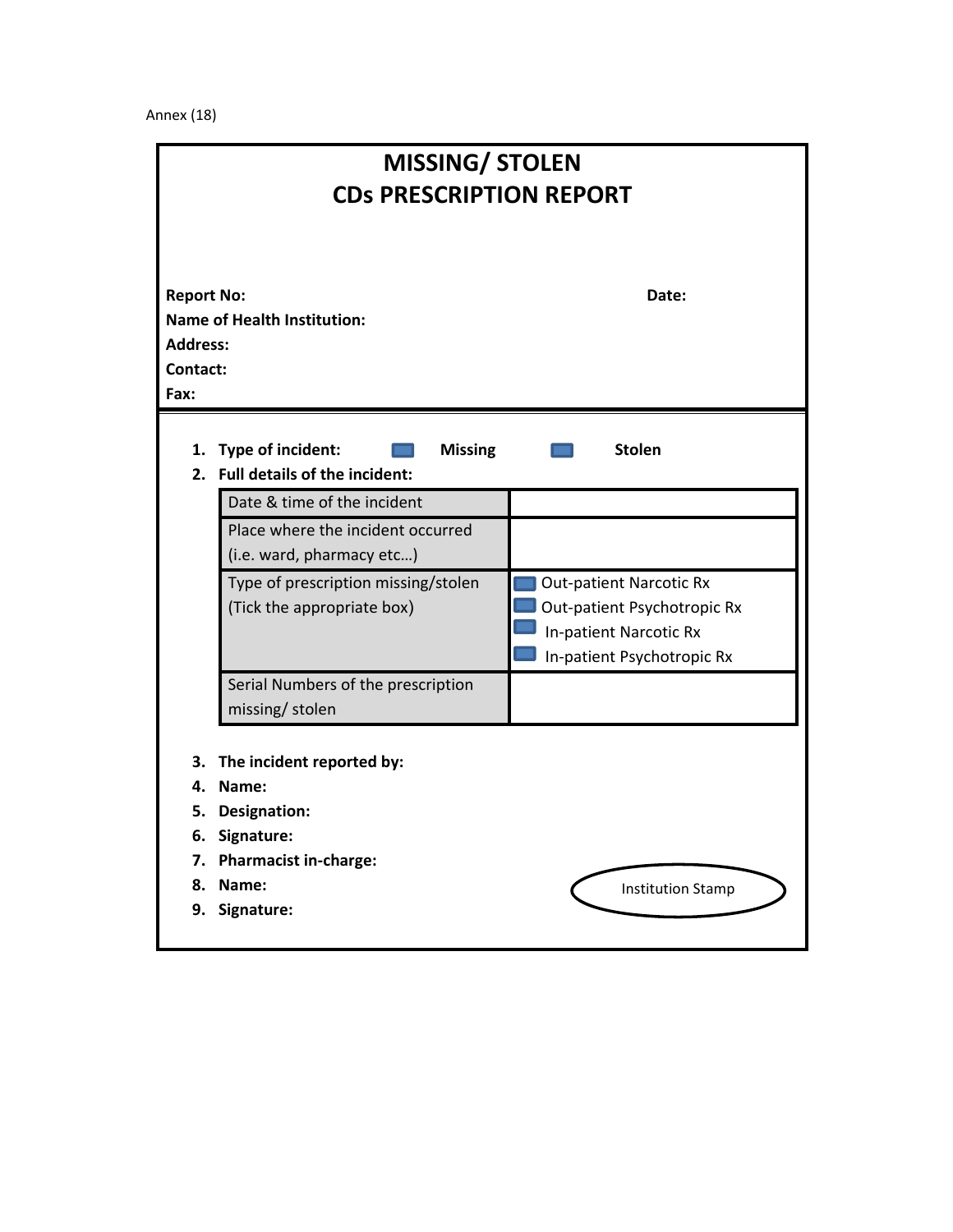**سجل قيد تبادل المواد المخدرة و المؤثرات العقلية**

# **Register for Exchange the Controlled Drugs**

| تاريخ<br>الطلب<br>Date of<br><b>Request</b> | اسم المؤسسة<br>الطالبة<br>Name of<br>Requested<br>Institution | اسم المؤسسة<br>المطلوب منها<br>Name of<br><b>Supplier</b><br>Institution | الاسم<br>التجاري<br>Generic<br><b>Name</b> | الاسم العلمي<br><b>Trade</b><br>Name | التركيز<br>Strength | حجم<br>العبوة<br><b>Pack</b><br><b>Size</b> | كمية الدواء التي<br>تمصرفها<br><b>Quantity of</b><br><b>Medicine &amp;</b><br><b>Dispensing</b> | مبررات التبادل<br><b>Reason for</b><br><b>Borrowing</b> | توقيع<br>Signature<br>الجهة الطالبة<br>Requester | الجهة<br>المطلوب منها<br><b>Supplier</b> | ملاحظات<br><b>Remarks</b> |
|---------------------------------------------|---------------------------------------------------------------|--------------------------------------------------------------------------|--------------------------------------------|--------------------------------------|---------------------|---------------------------------------------|-------------------------------------------------------------------------------------------------|---------------------------------------------------------|--------------------------------------------------|------------------------------------------|---------------------------|
|                                             |                                                               |                                                                          |                                            |                                      |                     |                                             |                                                                                                 |                                                         |                                                  |                                          |                           |
|                                             |                                                               |                                                                          |                                            |                                      |                     |                                             |                                                                                                 |                                                         |                                                  |                                          |                           |
|                                             |                                                               |                                                                          |                                            |                                      |                     |                                             |                                                                                                 |                                                         |                                                  |                                          |                           |
|                                             |                                                               |                                                                          |                                            |                                      |                     |                                             |                                                                                                 |                                                         |                                                  |                                          |                           |
|                                             |                                                               |                                                                          |                                            |                                      |                     |                                             |                                                                                                 |                                                         |                                                  |                                          |                           |
|                                             |                                                               |                                                                          |                                            |                                      |                     |                                             |                                                                                                 |                                                         |                                                  |                                          |                           |
|                                             |                                                               |                                                                          |                                            |                                      |                     |                                             |                                                                                                 |                                                         |                                                  |                                          |                           |
|                                             |                                                               |                                                                          |                                            |                                      |                     |                                             |                                                                                                 |                                                         |                                                  |                                          |                           |
|                                             |                                                               |                                                                          |                                            |                                      |                     |                                             |                                                                                                 |                                                         |                                                  |                                          |                           |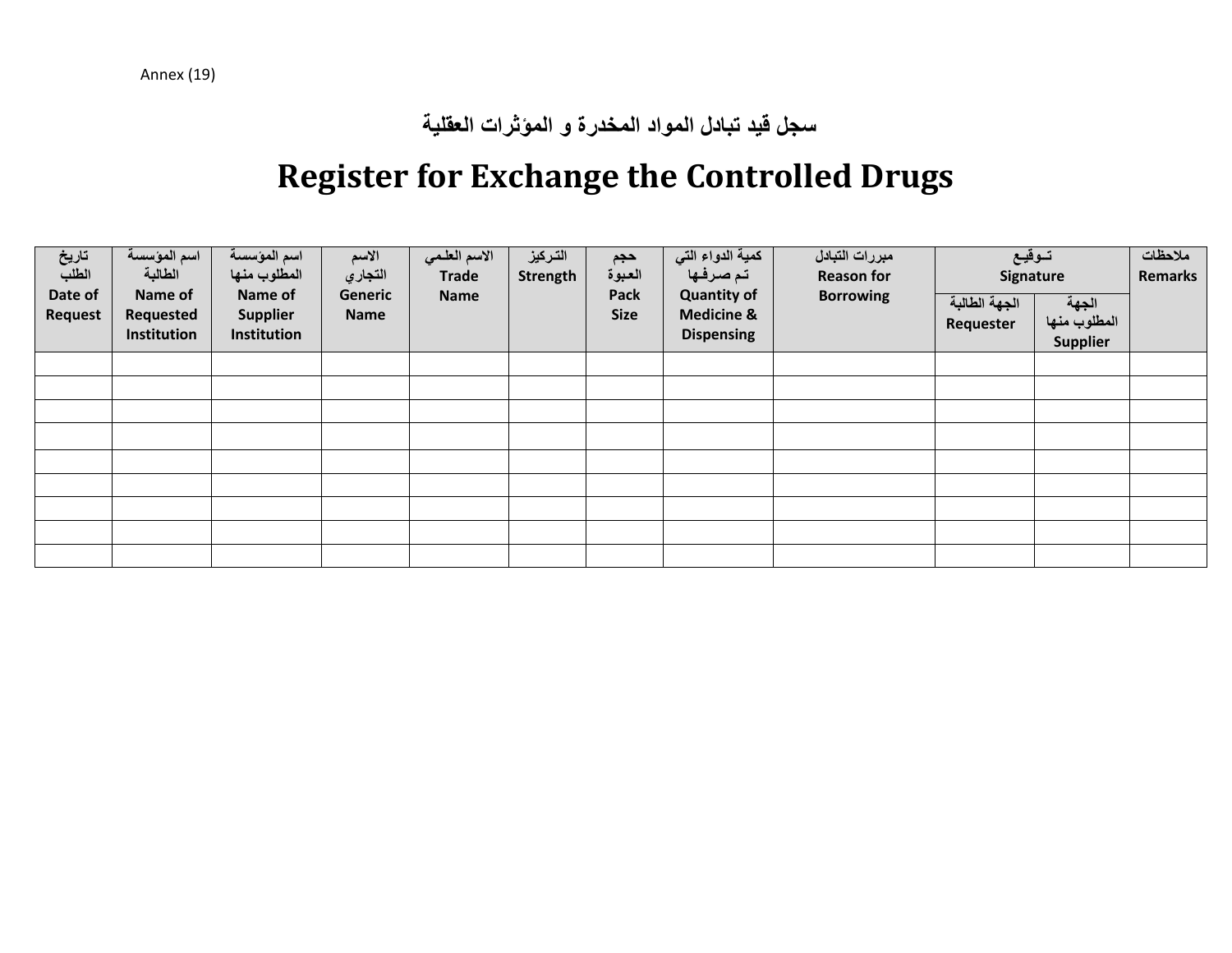## **NARCOTIC DRUGS ENDORSMENT SHEET**

Ward/ Unit/ Clinic:

Month/ Year:

Register & Physical stocks of all Narcotic Drugs in the ward/ unit/ clinic verified and found to be correct

| <b>End of Day shift</b> |      |                       |                       | <b>End of Night shift</b> |      |                       |                       |
|-------------------------|------|-----------------------|-----------------------|---------------------------|------|-----------------------|-----------------------|
| Date                    | Time | Signature<br>of       | Signature<br>of       | Date                      | Time | Signature<br>of       | Signature<br>of       |
|                         |      | incoming<br>in-charge | Outgoing<br>in-charge |                           |      | incoming<br>in-charge | Outgoing<br>in-charge |
| $\mathbf 1$             |      |                       |                       |                           |      |                       |                       |
| $\overline{2}$          |      |                       |                       |                           |      |                       |                       |
| $\overline{\mathbf{3}}$ |      |                       |                       |                           |      |                       |                       |
| $\overline{\mathbf{4}}$ |      |                       |                       |                           |      |                       |                       |
| 5                       |      |                       |                       |                           |      |                       |                       |
| 6                       |      |                       |                       |                           |      |                       |                       |
| $\overline{7}$          |      |                       |                       |                           |      |                       |                       |
| $\overline{8}$          |      |                       |                       |                           |      |                       |                       |
| 9                       |      |                       |                       |                           |      |                       |                       |
| 10                      |      |                       |                       |                           |      |                       |                       |
| 11                      |      |                       |                       |                           |      |                       |                       |
| 12                      |      |                       |                       |                           |      |                       |                       |
| 13                      |      |                       |                       |                           |      |                       |                       |
| 14                      |      |                       |                       |                           |      |                       |                       |
| 15                      |      |                       |                       |                           |      |                       |                       |
| 16                      |      |                       |                       |                           |      |                       |                       |
| 17                      |      |                       |                       |                           |      |                       |                       |
| 18                      |      |                       |                       |                           |      |                       |                       |
| 19                      |      |                       |                       |                           |      |                       |                       |
| 20                      |      |                       |                       |                           |      |                       |                       |
| 21                      |      |                       |                       |                           |      |                       |                       |
| 22                      |      |                       |                       |                           |      |                       |                       |
| 23                      |      |                       |                       |                           |      |                       |                       |
| 24                      |      |                       |                       |                           |      |                       |                       |
| 25                      |      |                       |                       |                           |      |                       |                       |
| 26                      |      |                       |                       |                           |      |                       |                       |
| 27                      |      |                       |                       |                           |      |                       |                       |
| 28                      |      |                       |                       |                           |      |                       |                       |
| 29                      |      |                       |                       |                           |      |                       |                       |
| 30                      |      |                       |                       |                           |      |                       |                       |

**Please Check that Narcotic Drugs Register and Cabinet count are correct at the hand‐over**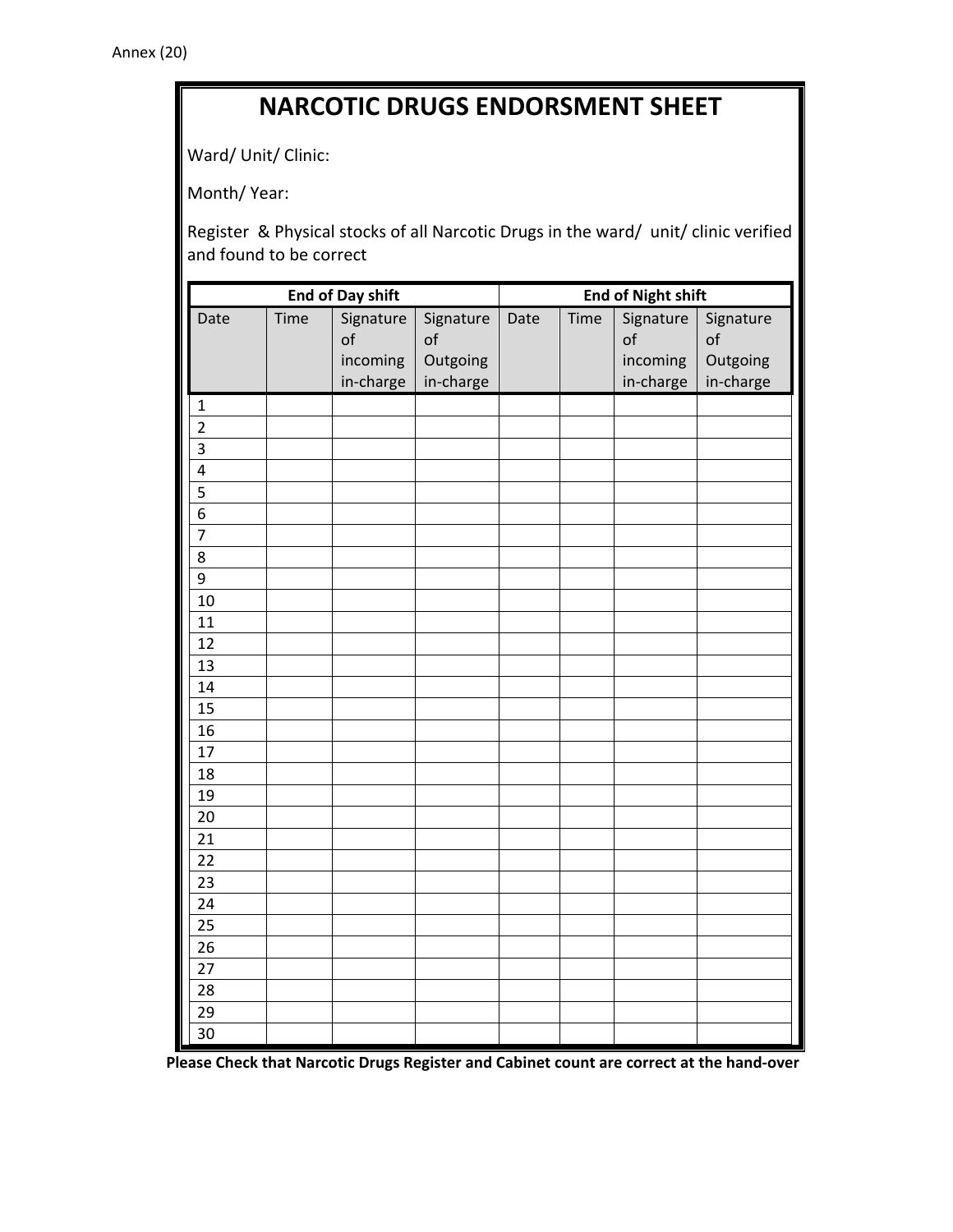# **PSYCHTROPIC SUBSTANCES ENDORSMENT SHEET**

Ward/ Unit/ Clinic:

Month/ Year:

Register & Physical stocks of all Psychotropic Substances in the ward/ unit/ clinic verified and found to be correct

| <b>End of Day shift</b> |      |                       |                       | <b>End of Night shift</b> |      |                       |                       |
|-------------------------|------|-----------------------|-----------------------|---------------------------|------|-----------------------|-----------------------|
| Date                    | Time | Signature<br>of       | Signature<br>of       | Date                      | Time | Signature<br>of       | Signature<br>of       |
|                         |      | incoming<br>in-charge | Outgoing<br>in-charge |                           |      | incoming<br>in-charge | Outgoing<br>in-charge |
| $\mathbf 1$             |      |                       |                       |                           |      |                       |                       |
| $\overline{2}$          |      |                       |                       |                           |      |                       |                       |
| $\overline{\mathbf{3}}$ |      |                       |                       |                           |      |                       |                       |
| $\overline{\mathbf{4}}$ |      |                       |                       |                           |      |                       |                       |
| 5                       |      |                       |                       |                           |      |                       |                       |
| 6                       |      |                       |                       |                           |      |                       |                       |
| $\overline{7}$          |      |                       |                       |                           |      |                       |                       |
| 8                       |      |                       |                       |                           |      |                       |                       |
| 9                       |      |                       |                       |                           |      |                       |                       |
| 10                      |      |                       |                       |                           |      |                       |                       |
| 11                      |      |                       |                       |                           |      |                       |                       |
| 12                      |      |                       |                       |                           |      |                       |                       |
| 13                      |      |                       |                       |                           |      |                       |                       |
| 14                      |      |                       |                       |                           |      |                       |                       |
| $\overline{15}$         |      |                       |                       |                           |      |                       |                       |
| 16                      |      |                       |                       |                           |      |                       |                       |
| 17                      |      |                       |                       |                           |      |                       |                       |
| 18                      |      |                       |                       |                           |      |                       |                       |
| 19                      |      |                       |                       |                           |      |                       |                       |
| 20                      |      |                       |                       |                           |      |                       |                       |
| 21                      |      |                       |                       |                           |      |                       |                       |
| 22                      |      |                       |                       |                           |      |                       |                       |
| 23                      |      |                       |                       |                           |      |                       |                       |
| 24                      |      |                       |                       |                           |      |                       |                       |
| 25                      |      |                       |                       |                           |      |                       |                       |
| 26                      |      |                       |                       |                           |      |                       |                       |
| 27                      |      |                       |                       |                           |      |                       |                       |
| 28                      |      |                       |                       |                           |      |                       |                       |
| 29                      |      |                       |                       |                           |      |                       |                       |
| 30                      |      |                       |                       |                           |      |                       |                       |

Please Check that Psychotropic Substances Register and Cabinet count are correct at the Hand-over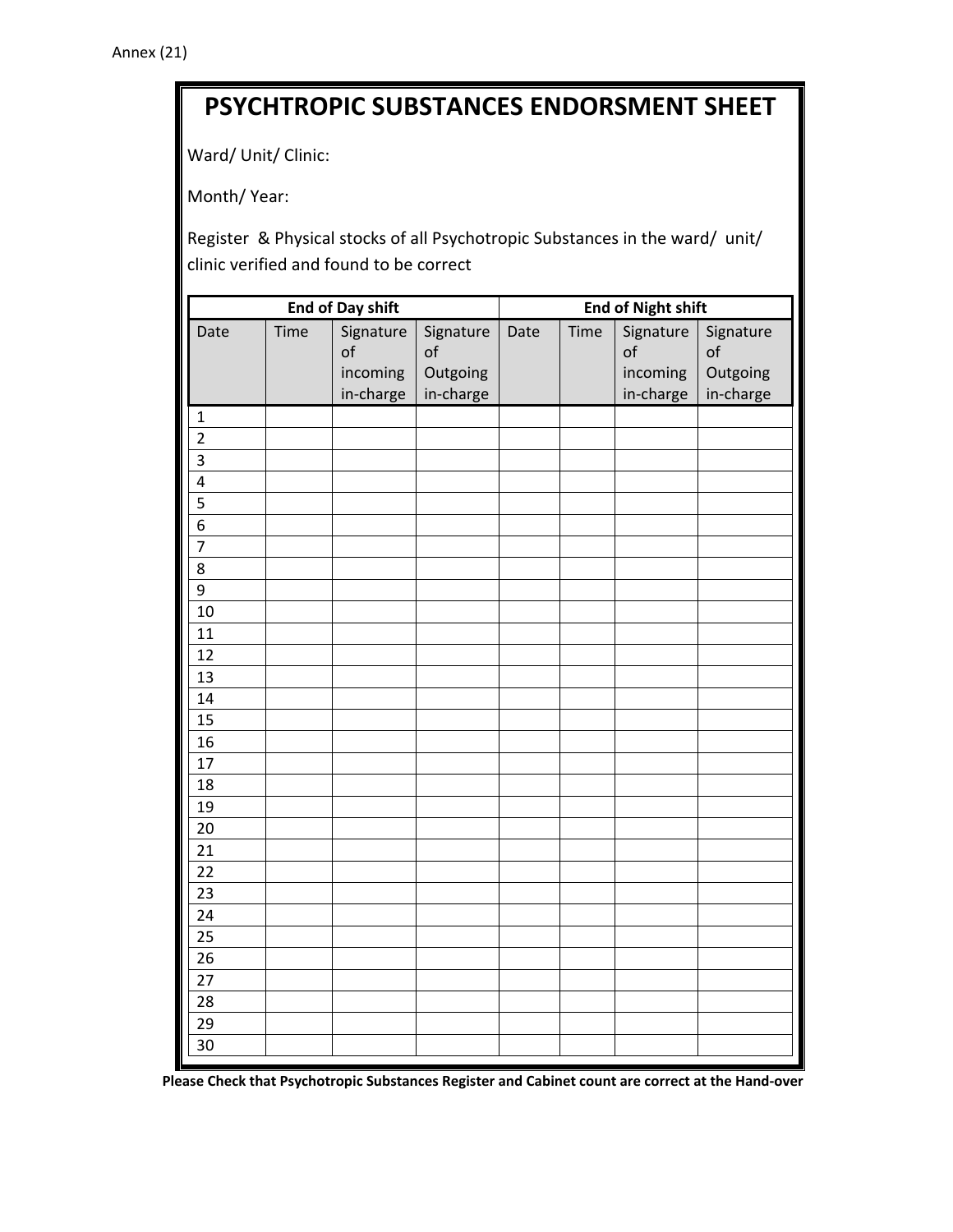Annex (22)

| <b>CDs Incident Report</b>                                                                                                                                                                                      |                                                                                         |                                                                                                                  |  |  |  |
|-----------------------------------------------------------------------------------------------------------------------------------------------------------------------------------------------------------------|-----------------------------------------------------------------------------------------|------------------------------------------------------------------------------------------------------------------|--|--|--|
| Type of CD:                                                                                                                                                                                                     | Narcotic                                                                                | Psychotropic $\square$                                                                                           |  |  |  |
| Governorate:<br><b>Region:</b><br><b>Health Unit:</b>                                                                                                                                                           |                                                                                         | <b>Report No:</b><br>/20<br>Date:                                                                                |  |  |  |
| Unit/Ward:<br>This is to inform that the following CDs had been:<br>(tick the appropriate box)<br>1. Damaged accidentally<br>3. Found broken in original packing $\Box$<br>SR.<br><b>Drug Name</b><br><b>No</b> | 2. Missing/lost $\square$<br><b>Strength</b><br>(Wt/volume)                             | 4. Contents withdrawn but not administered<br>Unit<br>Quantity<br>(for ampoule mention size in ml)               |  |  |  |
| The incident in details (To be filled by the staff involved)                                                                                                                                                    |                                                                                         |                                                                                                                  |  |  |  |
| <b>Staff involved</b><br>Name:<br>Designation:<br>Signature:                                                                                                                                                    | <b>Witness</b><br>Name:<br>Designation:<br>Signature:                                   | <b>Patient Sticker</b><br>(Mandatory only<br>for Point 4                                                         |  |  |  |
| Ward/ Unit In-charge<br>Name:<br>Designation:                                                                                                                                                                   | NO/ANO<br>Name:<br>Signature:                                                           |                                                                                                                  |  |  |  |
| <b>Comments of Pharmacy In-charge (if any)</b>                                                                                                                                                                  |                                                                                         |                                                                                                                  |  |  |  |
| <b>Pharmacist In-charge</b><br>Name:<br>Signature:                                                                                                                                                              | MOIC signature:                                                                         | Hospital<br>Stamp                                                                                                |  |  |  |
| Name:                                                                                                                                                                                                           | Signature:                                                                              | Director/Superintendent of Pharmacy & Medical Stores in Governorates (For MOH & Private pharmacy Establishments) |  |  |  |
| <b>DGPA &amp; DC action:</b>                                                                                                                                                                                    | Note: 1. Health Unit in each region should forward the report through the D/S of P& MS. |                                                                                                                  |  |  |  |
|                                                                                                                                                                                                                 | 2. The Incident Report should be serially numbered.                                     |                                                                                                                  |  |  |  |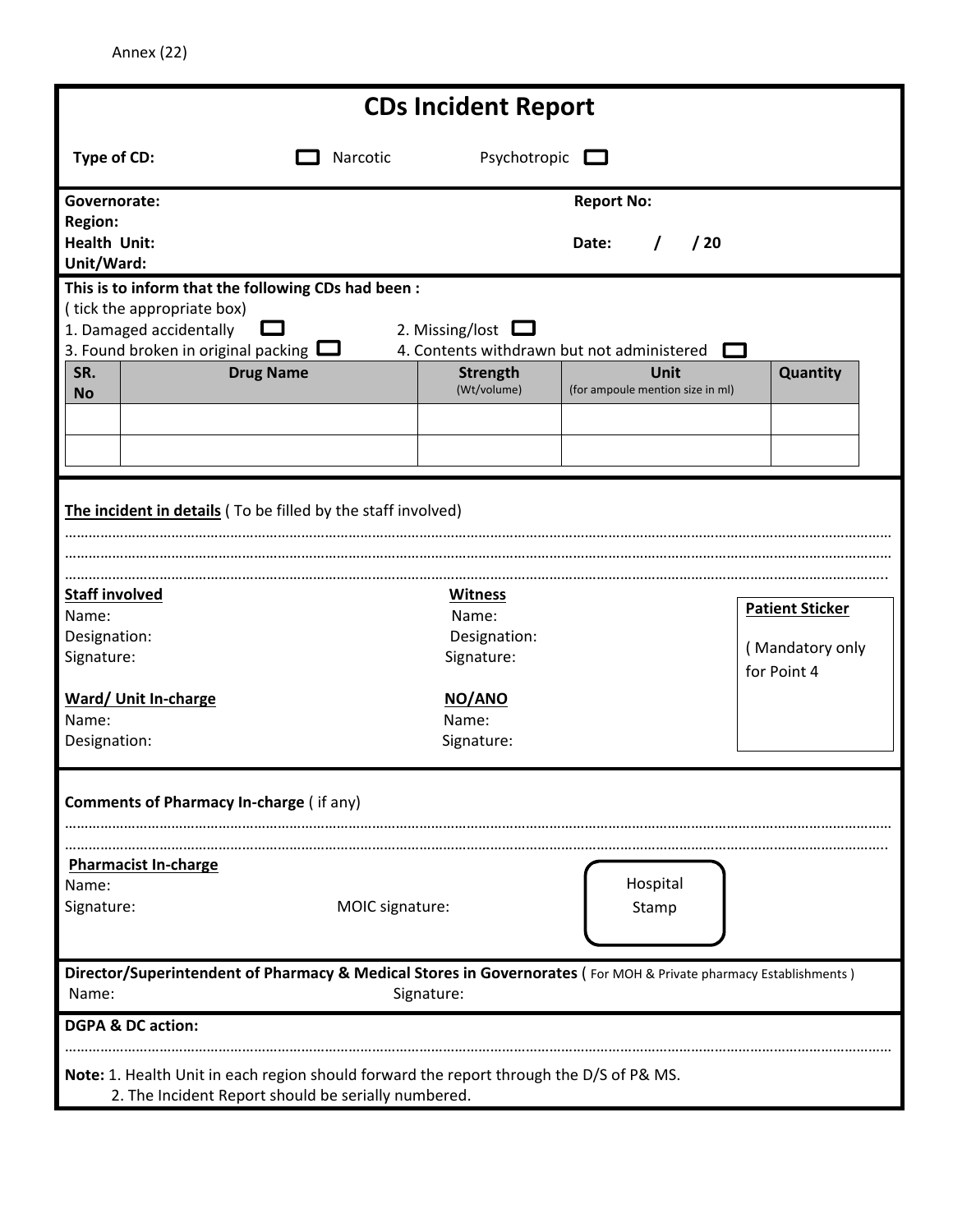## **Narcotic / Psychotropic Substances Waste Disposal Form**

|                                                                                                  |                                           |                       | <b>Applicant Details</b>                                      |     |             |                      |                                                           |         |         |  |
|--------------------------------------------------------------------------------------------------|-------------------------------------------|-----------------------|---------------------------------------------------------------|-----|-------------|----------------------|-----------------------------------------------------------|---------|---------|--|
| Name (Agency):-                                                                                  |                                           |                       |                                                               |     |             | Address:             |                                                           |         |         |  |
| Name (Person filling in the form):                                                               |                                           |                       |                                                               |     |             |                      |                                                           |         |         |  |
|                                                                                                  |                                           |                       |                                                               |     |             | Phone:-              |                                                           |         |         |  |
| Name (Verifier):                                                                                 |                                           |                       |                                                               |     |             |                      |                                                           |         |         |  |
| CERTIFICATION: - I hereby declare that the contents of this consignment are fully and accurately |                                           |                       |                                                               |     |             |                      |                                                           |         |         |  |
| described.                                                                                       |                                           |                       |                                                               |     |             |                      |                                                           |         |         |  |
|                                                                                                  |                                           |                       |                                                               |     | Date-:      |                      |                                                           |         |         |  |
| Signature & Stamp:-                                                                              |                                           |                       |                                                               |     |             |                      |                                                           |         |         |  |
| <b>Containers Details</b>                                                                        |                                           |                       |                                                               |     |             |                      |                                                           |         |         |  |
|                                                                                                  | Container No.                             |                       | Phase L: Liquid, S: Solid,                                    |     |             |                      | <b>Total Unit</b>                                         |         | Remarks |  |
|                                                                                                  |                                           |                       | G: Gas                                                        |     |             |                      | Wt.: Kg, Vol:L                                            |         |         |  |
| G                                                                                                |                                           |                       |                                                               |     |             |                      |                                                           |         |         |  |
| E                                                                                                |                                           |                       |                                                               |     |             |                      |                                                           |         |         |  |
| N                                                                                                |                                           |                       |                                                               |     |             |                      |                                                           |         |         |  |
| E                                                                                                |                                           |                       |                                                               |     |             |                      |                                                           |         |         |  |
| $\mathbf R$                                                                                      |                                           |                       |                                                               |     |             |                      |                                                           |         |         |  |
| A<br>T                                                                                           |                                           |                       |                                                               |     |             |                      |                                                           |         |         |  |
| $\mathbf 0$                                                                                      |                                           |                       |                                                               |     |             |                      |                                                           |         |         |  |
| R                                                                                                |                                           |                       |                                                               |     |             |                      |                                                           |         |         |  |
|                                                                                                  |                                           |                       |                                                               |     |             |                      |                                                           |         |         |  |
|                                                                                                  | <b>Grand Total</b>                        |                       |                                                               |     |             |                      | L<br>Kg                                                   |         |         |  |
|                                                                                                  | Container No.                             |                       |                                                               |     |             |                      |                                                           |         |         |  |
| M                                                                                                | Request No.                               |                       |                                                               |     |             |                      |                                                           |         |         |  |
| O                                                                                                | The delivered containers must be:         |                       |                                                               |     |             | Discrepancy, if any: |                                                           |         |         |  |
| H                                                                                                | 1) Opened to check & verify the contents. |                       |                                                               |     |             |                      |                                                           |         |         |  |
|                                                                                                  | 2) Repacked before receiving.             |                       |                                                               |     | Request No  |                      |                                                           |         |         |  |
|                                                                                                  | Name:-                                    | Signature:-<br>Date:- |                                                               |     |             | /20                  |                                                           |         |         |  |
| T                                                                                                | Delivered containers                      | Sr.                   |                                                               |     |             |                      | CERTIFICATION: - I hereby declare that the whole contents |         |         |  |
|                                                                                                  | received:-                                | No.                   | of the delivered containers with the following serial numbers |     |             |                      |                                                           |         |         |  |
|                                                                                                  |                                           |                       | have been incinerated:                                        |     |             |                      |                                                           |         |         |  |
|                                                                                                  |                                           |                       | $Sr. No.$ :-                                                  |     |             |                      |                                                           |         |         |  |
| N                                                                                                | Intact, repacked                          |                       |                                                               |     | MOH Officer |                      | Incinerator                                               |         |         |  |
| $\bf{E}$                                                                                         |                                           |                       |                                                               |     |             |                      |                                                           | Officer |         |  |
| $\mathbf R$                                                                                      | Damaged                                   |                       |                                                               |     |             |                      |                                                           |         |         |  |
| $\mathbf{A}$<br>T                                                                                | Name:                                     | Name:                 |                                                               |     |             |                      |                                                           |         |         |  |
| $\boldsymbol{0}$                                                                                 | Signature:                                | Signature:            |                                                               |     |             |                      |                                                           |         |         |  |
| $\mathbf R$                                                                                      | Date:<br>/20<br>$\sqrt{2}$                |                       | Date:<br>$\sqrt{2}$                                           | /20 |             |                      |                                                           |         |         |  |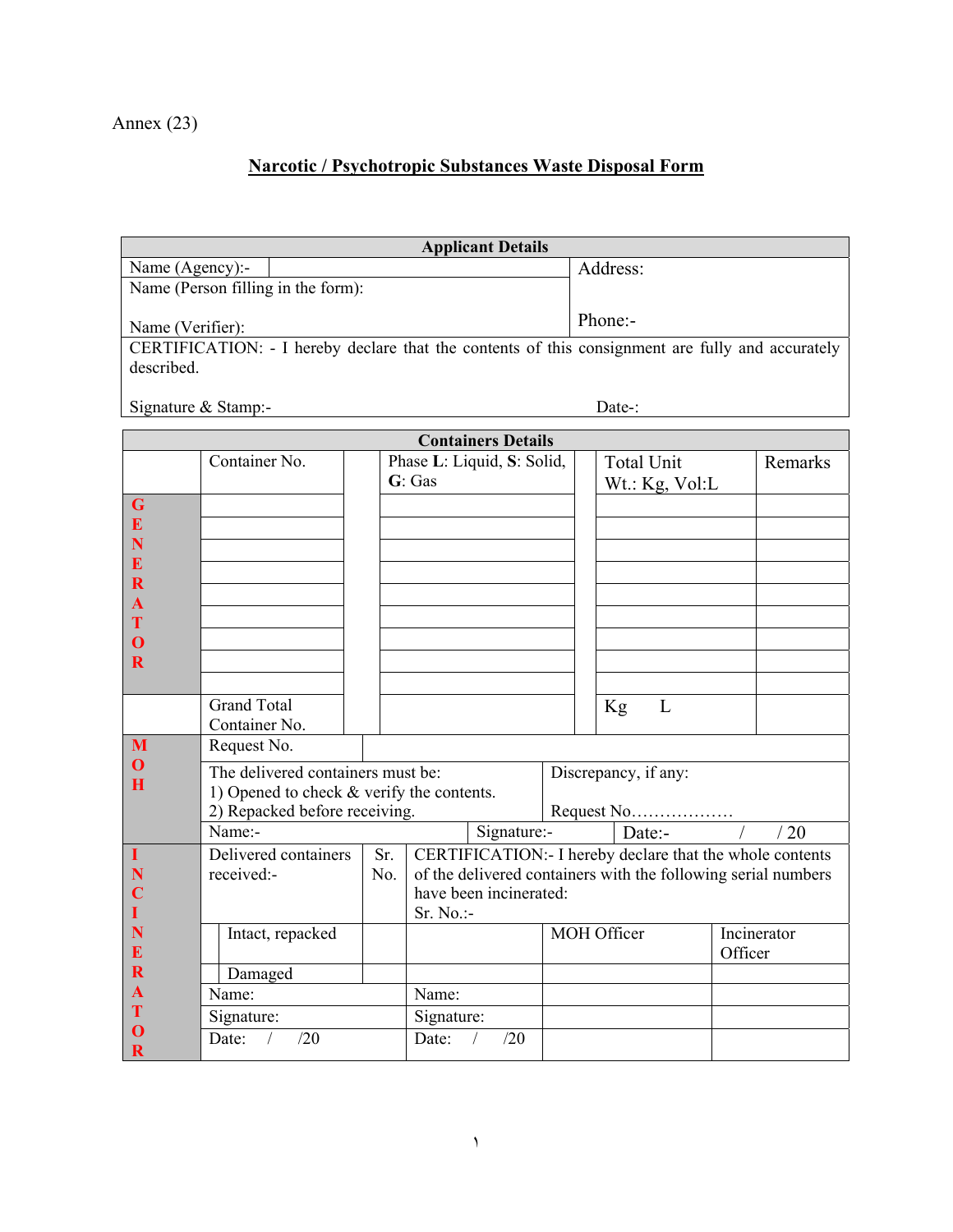#### **Contents of Carton**

## **Carton Number (………..)**

| Sr. | <b>Trade Name</b> | Chemical | <b>Dosage</b> | Strength | <b>Batch No.</b> | Total    |
|-----|-------------------|----------|---------------|----------|------------------|----------|
| No  |                   | Name     | Form          |          |                  | Quantity |
|     |                   |          |               |          |                  |          |
|     |                   |          |               |          |                  |          |
|     |                   |          |               |          |                  |          |
|     |                   |          |               |          |                  |          |
|     |                   |          |               |          |                  |          |
|     |                   |          |               |          |                  |          |
|     |                   |          |               |          |                  |          |
|     |                   |          |               |          |                  |          |
|     |                   |          |               |          |                  |          |
|     |                   |          |               |          |                  |          |

**(Filled by) (Verified by) (Verified by) (New York) Name:** Name:<br>Signature & Stamp

Signature & Stamp